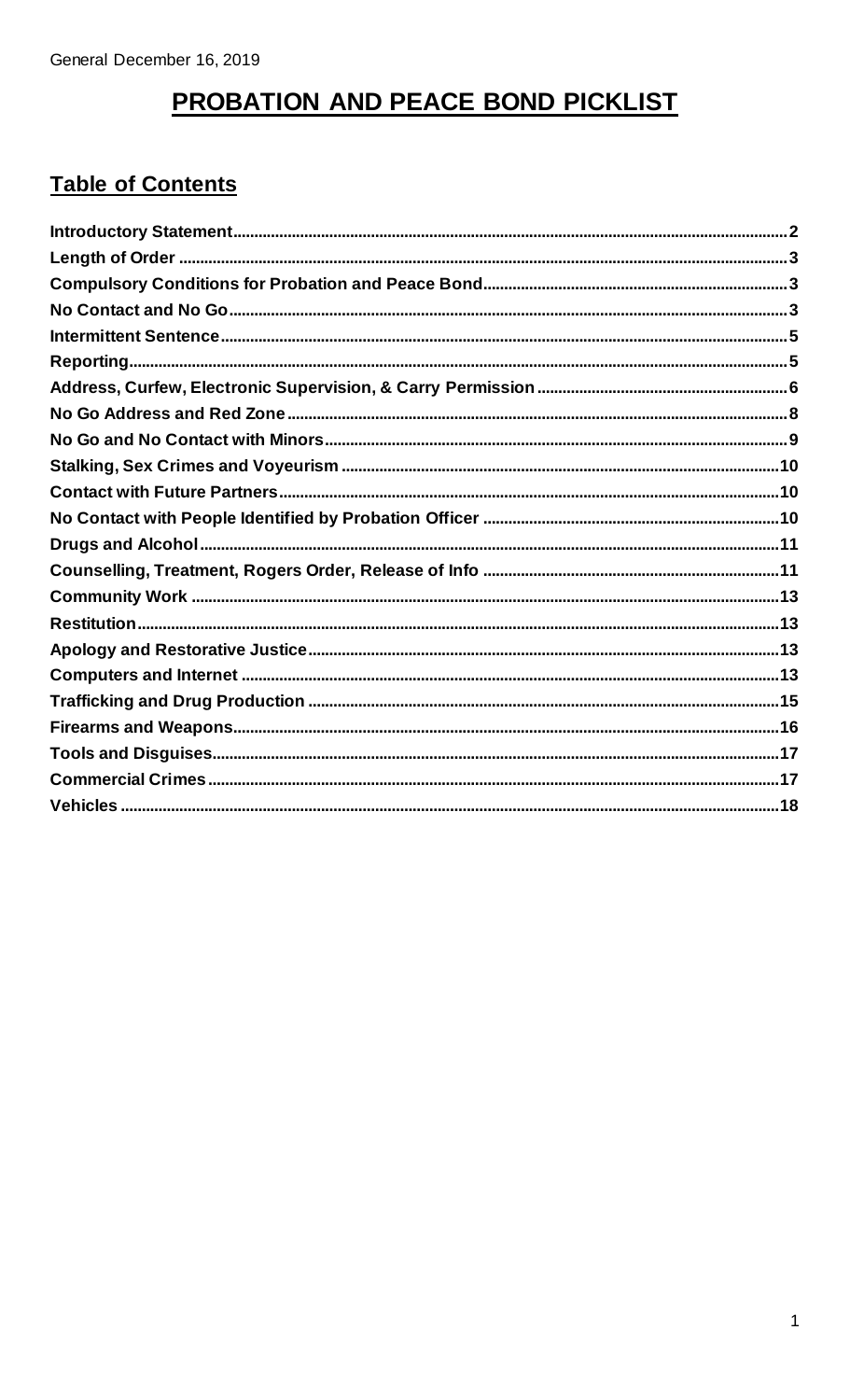#### <span id="page-1-0"></span>**Introductory Statement**

This picklist is a revision of one produced in 2017. Developed through a process of wide collaboration within the B.C. justice system, it reflects recent amendments to the *Criminal Code* as well as feedback from judges and appellate rulings on the wording of some conditions in the original version. However, the headings and numbering scheme will be familiar to users of the previous version as they have not changed.

Judges and judicial justices always have discretion in deciding how the law should be applied. They may or may not choose to use the picklist wording.

This picklist may be used in all B.C. Provincial Court locations, but local variations of "Red Zone" conditions are available for Vancouver, Victoria, Surrey, and Kelowna, in a separate document.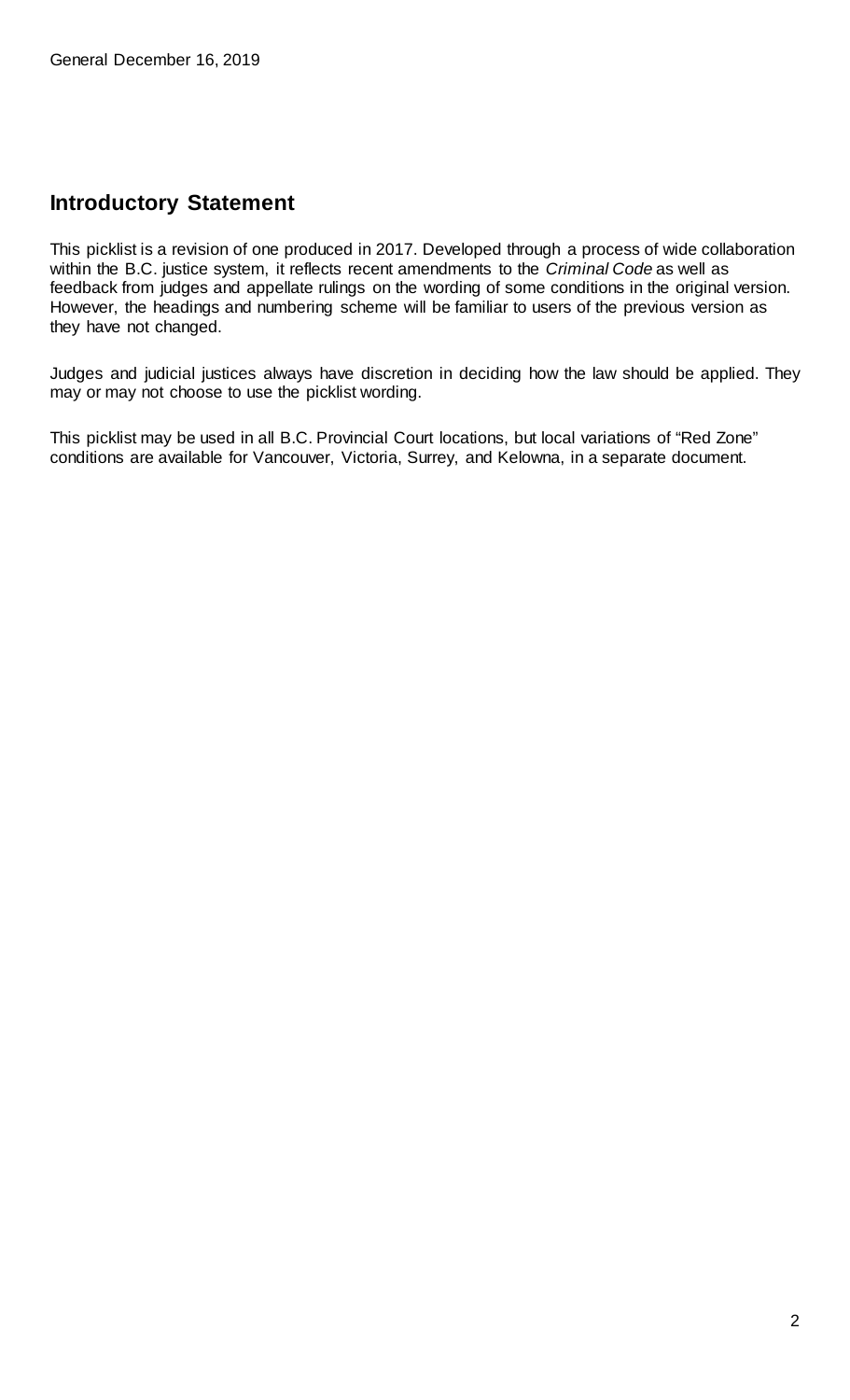#### <span id="page-2-0"></span>**Length of Order**

| LENGTH OF THE<br><b>PROBATION</b><br><b>ORDER</b> | You must comply with the probation order for a term of<br>months. The conditions are:                                                                                                                           |
|---------------------------------------------------|-----------------------------------------------------------------------------------------------------------------------------------------------------------------------------------------------------------------|
| LENGTH OF THE<br>S 810 PEACE<br><b>BOND RECOG</b> | You must enter into and follow the conditions of a<br>recognizance for a term of ___ months. The recognizance is<br>in the amount of $\frac{1}{2}$ (with or without deposit) and (with or<br>without a surety). |

# <span id="page-2-1"></span>**Compulsory Conditions for Probation and Peace Bond**

| <b>COMPULSORY</b><br><b>CONDITIONS</b>                                | 2001 | You must keep the peace and be of good behaviour.                                                                                                                                                |
|-----------------------------------------------------------------------|------|--------------------------------------------------------------------------------------------------------------------------------------------------------------------------------------------------|
|                                                                       |      | You must appear before the court when required to do so by<br>the court.                                                                                                                         |
| Only the first of<br>these three is<br>compulsory on a<br>peace bond. |      | You must notify the court or the probation officer in advance<br>of any change of name or address, and promptly notify the<br>court or the officer of any change of employment or<br>occupation. |

#### <span id="page-2-2"></span>**No Contact and No Go**

| NO CONTACT | 2002   |    | You must have no contact or communication, directly or<br>indirectly, with [name].                                                                                                                                                                                                   |
|------------|--------|----|--------------------------------------------------------------------------------------------------------------------------------------------------------------------------------------------------------------------------------------------------------------------------------------|
|            |        |    | The exceptions are as follows:                                                                                                                                                                                                                                                       |
|            | 2002-A |    | a. Through (writing; email or text; telephone; [name]; online<br>banking) for the sole purpose of                                                                                                                                                                                    |
|            | 2002-B |    | b. For the sole purpose of arranging, picking up, and<br>dropping off your children for parenting time.                                                                                                                                                                              |
|            | 2002-C |    | c. As allowed by a family or child protection order made by<br>a judge or master who has been given a copy of this<br>probation order. You must immediately file a copy of this<br>order in any family or child protection proceeding in<br>which you are a party or become a party. |
|            | 2002-D |    | d. During one attendance with a peace officer (or [name]) to<br>get your belongings.                                                                                                                                                                                                 |
|            | 2002-E |    | e. Through or in the immediate presence of [name] (but<br>only after they have been informed by your probation<br>officer of this order, and your history as described in your<br>criminal record, Pre-Sentence Report, if any, and these<br>Reasons for Judgment).                  |
|            | 2002-F | f. | If you are sober and have no alcohol, intoxicating<br>substance or drugs in your body, except with a medical<br>prescription.                                                                                                                                                        |
|            | 2002-G |    | g. Only if [name] is sober. If they become intoxicated in your<br>presence, you must leave their presence immediately<br>and not return to their presence until they contact you<br>and satisfy you that they are sober.                                                             |
|            | 2002-H |    | h. Through or in the immediate presence of a lawyer who<br>has been given a copy of this probation order.                                                                                                                                                                            |
|            | 2002-l | i. | Through or in the immediate presence of one or more of<br>the following professionals, after they have been given a<br>copy of this probation order: counsellor, family justice<br>counsellor, mediator, or restorative justice counsellor.                                          |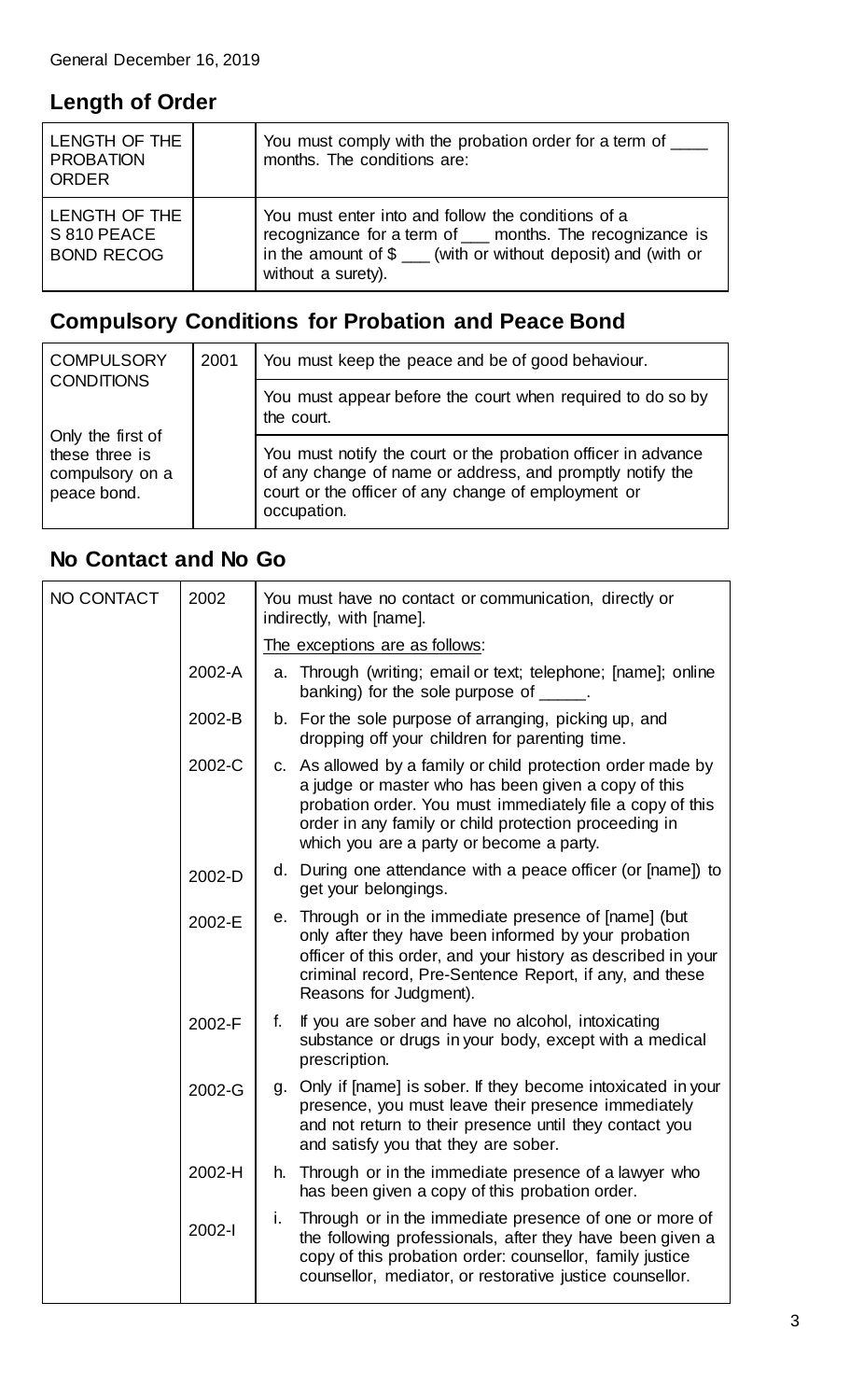|                                        | 2002-J | In a public place (in the presence of [name] / when other<br>j.<br>adults are present).                                                                                                                                                                                                                                                                                                      |
|----------------------------------------|--------|----------------------------------------------------------------------------------------------------------------------------------------------------------------------------------------------------------------------------------------------------------------------------------------------------------------------------------------------------------------------------------------------|
|                                        | 2002-K | Through court documents served through a third party<br>k.<br>and during scheduled court appearances or case<br>conferences but only with a sheriff present unless a<br>master or judge waives this requirement.                                                                                                                                                                             |
| <b>LEAVE ON</b><br><b>DEMAND</b>       | 2002-1 | You must not have any contact or communication with [name]<br>except with their prior consent. You must immediately stop all<br>contact and communication with [name] and leave their<br>presence upon their request or upon the request of a peace<br>officer. If the request is made, you must have no further<br>contact, or communication with [name] without an order of this<br>court. |
| <b>NO SOCIAL</b><br><b>MEDIA POSTS</b> | 2003   | You must not distribute, publish, post, or make publicly<br>available in any way, information, including comments and<br>images, which refer to or depict [name].                                                                                                                                                                                                                            |
| <b>REMOVE</b><br><b>POSTS</b>          | 2003-1 | Within 24 hours of your release from custody, you must take<br>all necessary steps to remove from any network, including the<br>internet, any website, social media page, or posting which you<br>have created, maintained, or contributed to, which contains<br>any words, or images which refer to or depict [name].                                                                       |
| NON-<br><b>ASSOCIATION</b>             | 2004   | You must have no contact or communication directly or<br>indirectly with [name of co-accused].                                                                                                                                                                                                                                                                                               |
| Not a Protection                       |        | The exceptions are as follows:                                                                                                                                                                                                                                                                                                                                                               |
| Registry<br>Condition                  | 2004-A | a. During scheduled court appearances.                                                                                                                                                                                                                                                                                                                                                       |
|                                        | 2004-B | b. Through or in the immediate presence of a lawyer who<br>has been given a copy of this probation order and only to<br>prepare your case.                                                                                                                                                                                                                                                   |
| NO GO                                  |        | You must not go to (or be within ___ metres of):                                                                                                                                                                                                                                                                                                                                             |
|                                        | 2005-1 | 1. Any place where [name] lives, works, attends school,<br>worships, or happens to be. If you see them, you must<br>leave their presence immediately without any words or<br>gestures.                                                                                                                                                                                                       |
|                                        | 2005-2 | 2. [address].                                                                                                                                                                                                                                                                                                                                                                                |
|                                        |        | The exceptions are as follows:                                                                                                                                                                                                                                                                                                                                                               |
|                                        | 2005-A | a. Once to get your belongings, and only in the presence of<br>a peace officer (or [name]).                                                                                                                                                                                                                                                                                                  |
|                                        | 2005-B | b. For picking up and dropping off your children for<br>parenting time (you must remain inside your vehicle<br>during all pickups and drop-offs).                                                                                                                                                                                                                                            |
|                                        | 2005-C | c. As allowed by a family or child protection order made by<br>a master or a judge who has been given a copy of this<br>probation order. You must immediately file a copy of this<br>probation order in any family or child protection<br>proceeding in which you are a party or become a party.                                                                                             |
|                                        | 2005-D | d. In the immediate presence of [name], for the sole<br>purpose of ______.                                                                                                                                                                                                                                                                                                                   |
|                                        | 2005-E | e. If you are sober and do not have any alcohol, intoxicating<br>substances or drugs in your body or your immediate<br>possession, except with a medical prescription.                                                                                                                                                                                                                       |
|                                        | 2005-F | Only if [name] is sober. If they become intoxicated in your<br>f.<br>presence, you must leave their presence immediately<br>and not return to their presence until they contact and                                                                                                                                                                                                          |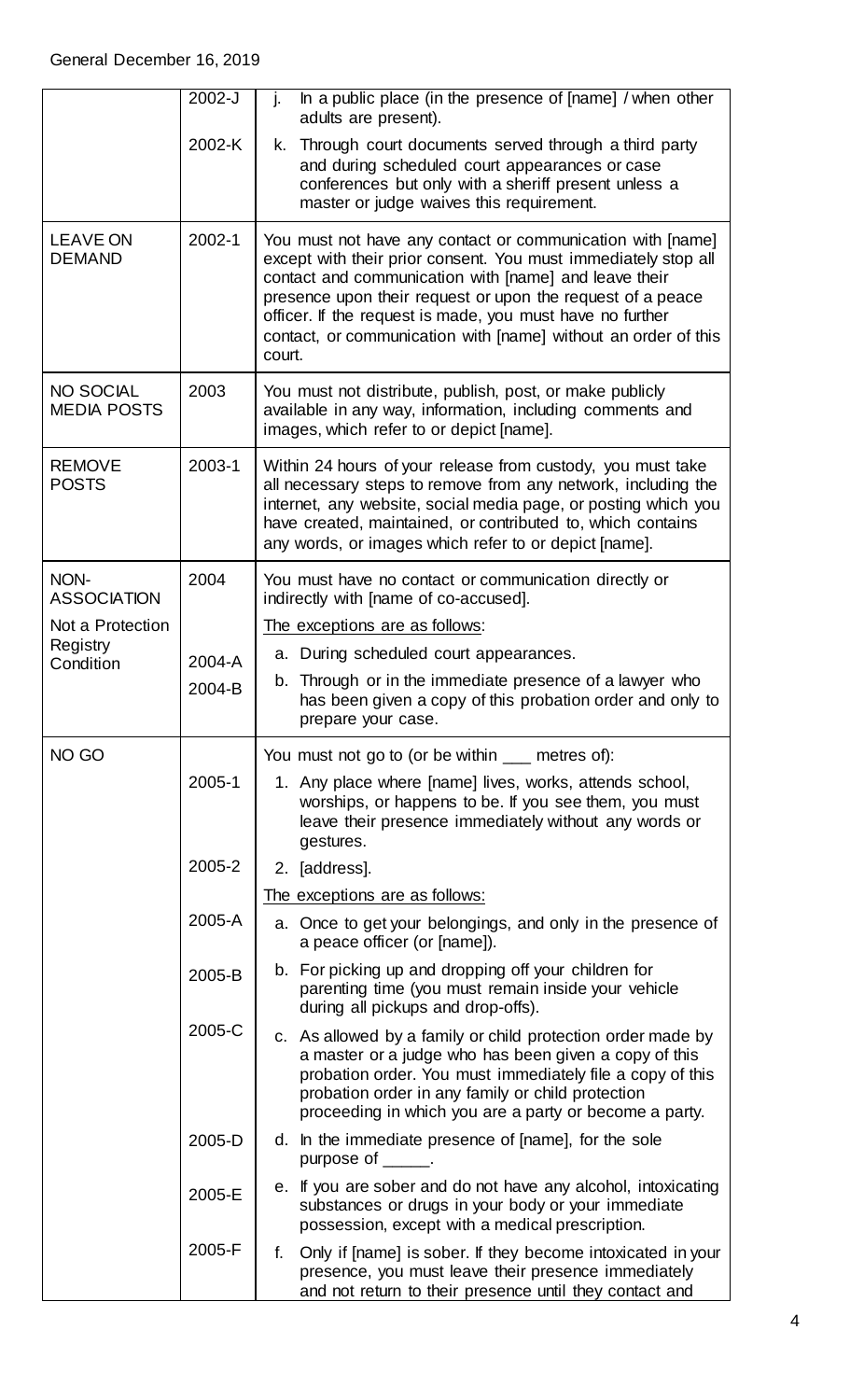|              | $2005 - G$ | satisfy you that they are sober.<br>g. While in a moving vehicle on your way to some other<br>place for the sole purpose of ______.              |
|--------------|------------|--------------------------------------------------------------------------------------------------------------------------------------------------|
| NO GO VICTIM | 2006       | You must not be any place where [name] happens to be. If<br>you see them, you must leave the place immediately without<br>any words or gestures. |

### **Intermittent Sentence**

| <b>INTERMITTENT</b><br><b>SENTENCE</b><br>Mandatory                              |        | You are sentenced to ____ days. You must serve this<br>sentence intermittently from (Friday) at ___PM to (Sunday)<br>at ___PM on consecutive weeks starting on _____ at the<br>(Police Station; Correctional Centre), in _____, BC.                                                                 |
|----------------------------------------------------------------------------------|--------|-----------------------------------------------------------------------------------------------------------------------------------------------------------------------------------------------------------------------------------------------------------------------------------------------------|
|                                                                                  |        | <b>Probation Order</b>                                                                                                                                                                                                                                                                              |
|                                                                                  |        | At all times when you are not in custody on this order (until<br>the completion of the sentence / for ___ months), you are on<br>probation with the following conditions:                                                                                                                           |
| Picklist item 2007 in                                                            | 2007   | 1. Keep the peace and be of good behaviour.                                                                                                                                                                                                                                                         |
| the court clerk's<br>system comprises<br>these three<br>compulsory<br>conditions |        | 2. Appear before the court when required to do so by the<br>court.                                                                                                                                                                                                                                  |
|                                                                                  |        | 3. Notify the court or the probation officer in advance of<br>any change of name or address, and notify the court or<br>the officer of any change of employment or occupation.                                                                                                                      |
| Intermittent<br>Sobriety                                                         | 2007-1 | On each occasion when a part of the intermittent jail<br>sentence is to be served, you must arrive at the place where<br>the sentence is to be served on time and in a sober<br>condition, without any alcohol, intoxicating substance or<br>drugs in your body except with a medical prescription. |
| Intermittent<br>Medication                                                       | 2007-2 | If you need medication while in jail, you must bring the<br>medication in its original container.                                                                                                                                                                                                   |
| <b>Intermittent</b><br>Follow rules                                              | 2007-3 | You must follow the rules of the facility where you are<br>serving your sentence.                                                                                                                                                                                                                   |

# <span id="page-4-0"></span>**Reporting**

| <b>REPORT</b>                    | 2101 | You must report in person to a probation officer at __<br>by<br>3:00 PM today (date and time), and after that, you must<br>report as directed by your officer.                                                                                                                                                                                                         |
|----------------------------------|------|------------------------------------------------------------------------------------------------------------------------------------------------------------------------------------------------------------------------------------------------------------------------------------------------------------------------------------------------------------------------|
| <b>REPORT ONCE</b>               | 2102 | You must report in person to a probation officer at _<br>bv<br>3:00 PM today (date and time).                                                                                                                                                                                                                                                                          |
| <b>REPORT BY</b><br><b>PHONE</b> | 2103 | You must report by telephone to a probation officer at<br>(address and telephone) by 3:00 PM today (date and time).<br>If the office is closed, you must continue calling daily during<br>regular business hours until you have spoken to a probation<br>officer and received further direction to report. After that, you<br>must report as directed by your officer. |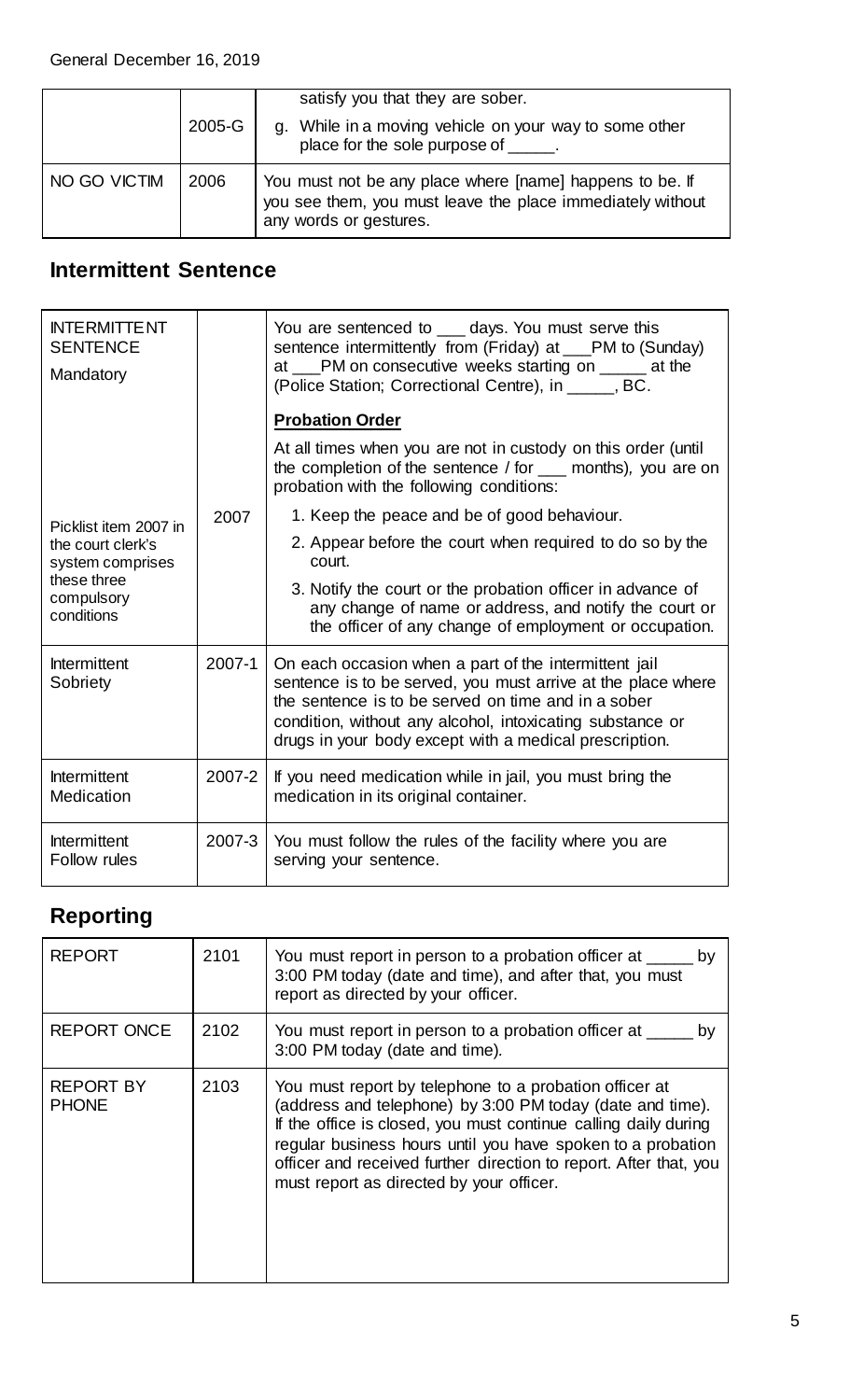| <b>REPORT AFTER</b><br><b>RELEASE FROM</b><br>CUSTODY /<br>Conditional<br>Sentence | 2104                               | You must report in person to a probation officer at<br>within (two business days) after your release from custody<br>(completion of your conditional sentence) unless you have<br>obtained, before your release from custody (completion of<br>your conditional sentence), written permission from the<br>probation officer to report elsewhere or within a different<br>time frame. After that, you must report as directed by your<br>officer. |
|------------------------------------------------------------------------------------|------------------------------------|--------------------------------------------------------------------------------------------------------------------------------------------------------------------------------------------------------------------------------------------------------------------------------------------------------------------------------------------------------------------------------------------------------------------------------------------------|
| <b>REPORT AFTER</b><br><b>DETENTION</b>                                            | 2105                               | If you are arrested, detained or served a sentence for<br>another offence, you must report to your probation officer<br>within two business days of your release from custody, or<br>completion of the sentence.                                                                                                                                                                                                                                 |
| <b>END OF</b><br><b>REPORTING</b>                                                  | 2106<br>2106-A<br>2106-B<br>2106-C | Your reporting ends when you have satisfied your probation<br>officer that you have:<br>a. paid your restitution in full;<br>b. completed all your community service work;<br>c. completed all your counselling and treatment, or that<br>it is not required;<br>and your officer has told you that you are no longer required<br>to report.                                                                                                     |

# <span id="page-5-0"></span>**Address, Curfew, Electronic Supervision, & Carry Permission**

| <b>ADDRESS</b><br>No change without<br>notice | 2202   | When first reporting to your probation officer, you must<br>provide them with the address where you live and your<br>phone number. You must not change your address or<br>phone number without notifying your officer in writing (at<br>least ___ days) in advance of any change.                  |
|-----------------------------------------------|--------|----------------------------------------------------------------------------------------------------------------------------------------------------------------------------------------------------------------------------------------------------------------------------------------------------|
| <b>ADDRESS</b>                                | 2201   | When first reporting to your probation officer, you must                                                                                                                                                                                                                                           |
| No change without<br>consent                  |        | provide them with the address where you live and your<br>phone number. You must not change your address or<br>phone number without prior written permission from your<br>officer.                                                                                                                  |
| <b>ADDRESS AS</b><br><b>APPROVED</b>          | 2203   | You must live at an address approved in advance by your<br>probation officer and provide them with your phone<br>number. You must not change your address or phone<br>number without prior written permission from your officer.                                                                   |
| <b>SPECIFIC</b><br><b>ADDRESS</b>             | 2204   | You must live at _____ (surety/treatment/recovery home)<br>and provide your probation officer with your phone<br>number. You must not change your address or phone<br>number without prior written permission from your<br>probation officer.                                                      |
| Report if expelled                            | 2204-A | a. If you are evicted or expelled from the place where<br>you are living, you must tell your probation officer<br>immediately. If the office is closed, you must contact<br>your probation officer immediately when the office<br>opens on the next business day.                                  |
| <b>OBEY RULES OF</b><br>THE HOME              | 2205   | You must follow all the rules of your (residence/ treatment<br>facility/recovery home), as long as the rules do not conflict<br>with the terms of this order or the directions of your<br>probation officer. If there is a conflict, you must tell your<br>officer about the conflict immediately. |
| <b>NOT LEAVE BC</b>                           | 2206   | You must not leave British Columbia unless you have the<br>prior written permission of your probation officer. You must<br>carry the written permission, which can be in electronic                                                                                                                |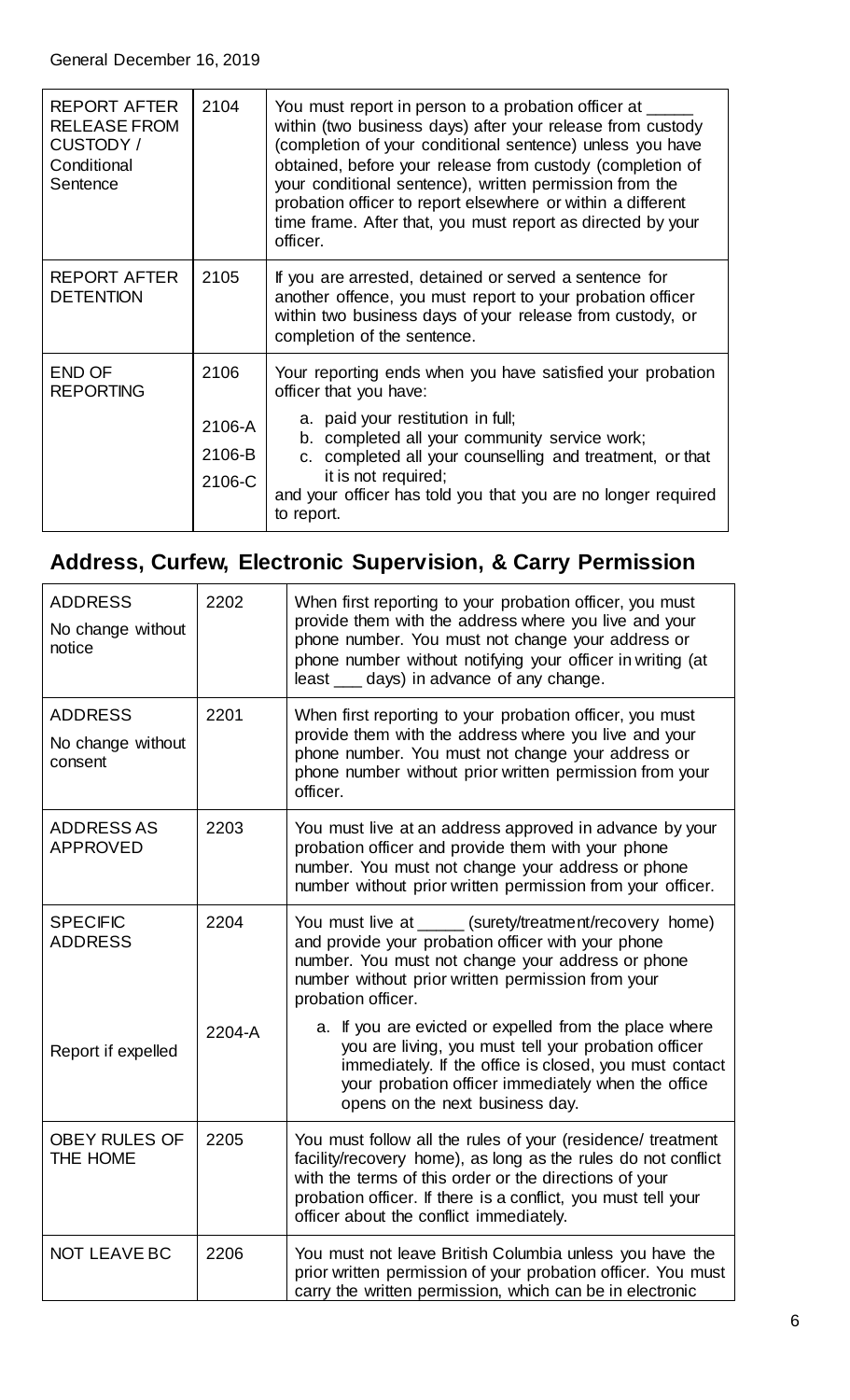|                                        |                | format, with you at all times if you are outside the<br>province.                                                                                                                                                                                                                                                                                                                                                                                                                                                                                                                                                                                                                                                            |
|----------------------------------------|----------------|------------------------------------------------------------------------------------------------------------------------------------------------------------------------------------------------------------------------------------------------------------------------------------------------------------------------------------------------------------------------------------------------------------------------------------------------------------------------------------------------------------------------------------------------------------------------------------------------------------------------------------------------------------------------------------------------------------------------------|
| NO GO BORDER                           | 2206-1         | You must not be within ___ metres of the United States'<br>border unless you have the prior written permission of<br>your probation officer. You must carry the written<br>permission, which can be in electronic format, with you at<br>all times when you are in the prohibited area.                                                                                                                                                                                                                                                                                                                                                                                                                                      |
| <b>SURRENDER</b><br><b>TRAVEL DOCS</b> | 2208           | You must immediately (after your release from custody), :<br>1. Attend [police station], and provide a peace officer<br>with a copy of this order; and                                                                                                                                                                                                                                                                                                                                                                                                                                                                                                                                                                       |
| <b>ACCOMPANYING</b><br>POLICE OFFICER  |                | 2. Arrange with the peace officer to go with you to<br>collect all travel documents in your possession,<br>including any passport, Nexus card, travel visa, or<br>enhanced driver's licence; and                                                                                                                                                                                                                                                                                                                                                                                                                                                                                                                             |
|                                        |                | 3. Surrender all of the documents to the peace officer<br>and not obtain any further travel documents.                                                                                                                                                                                                                                                                                                                                                                                                                                                                                                                                                                                                                       |
| <b>CURFEW</b>                          | 2209-1         | 1. You must obey a curfew by being inside your residence<br>located at [Address], (or on its lot), between [Time 1]<br>and [Time 2] every day.                                                                                                                                                                                                                                                                                                                                                                                                                                                                                                                                                                               |
|                                        |                | 2. You must present yourself immediately at the door to<br>your residence or answer the phone when any peace<br>officer or probation officer attends or calls to check on<br>you during the curfew.                                                                                                                                                                                                                                                                                                                                                                                                                                                                                                                          |
|                                        |                | 3. You may be away from your residence during the curfew<br>with the prior written permission of your probation<br>officer. Such permission is to be given only for<br>employment or other compelling reasons. You must<br>carry the permission with you when you are outside your<br>residence.                                                                                                                                                                                                                                                                                                                                                                                                                             |
| <b>Curfew Option 1</b>                 | $2209 - 1 - A$ | You may also be away from your residence during the<br>curfew hours:<br>a. While at, or going directly to, or returning directly<br>from a healthcare facility because of a medical<br>emergency. If asked, you must provide your<br>probation officer with proof of your attendance at<br>the facility.<br>b. In the immediate presence of [name] but only with<br>the prior written permission of your probation<br>officer.                                                                                                                                                                                                                                                                                               |
| <b>Curfew Option 2</b>                 | 2209-1-B       | During your period of home confinement, you must not<br>permit anyone to visit your residence except [name].                                                                                                                                                                                                                                                                                                                                                                                                                                                                                                                                                                                                                 |
| <b>HOUSE ARREST</b>                    | 2209-2         | 1. You must obey house arrest by being inside your<br>residence located at [Address], (or on its lot), between<br>[Time 1] and [Time 2] (or 24 hours a day), every day.<br>2. You must present yourself immediately at the door to<br>your residence or answer the phone when any peace<br>officer or probation officer attends or calls to check on<br>you during the house arrest.<br>3. You may be away from your residence during the<br>house arrest with the written permission of your<br>probation officer. Such permission is to be given only<br>for employment or other compelling reasons. You must<br>carry the permission, which can be in electronic format,<br>with you when you are outside your residence. |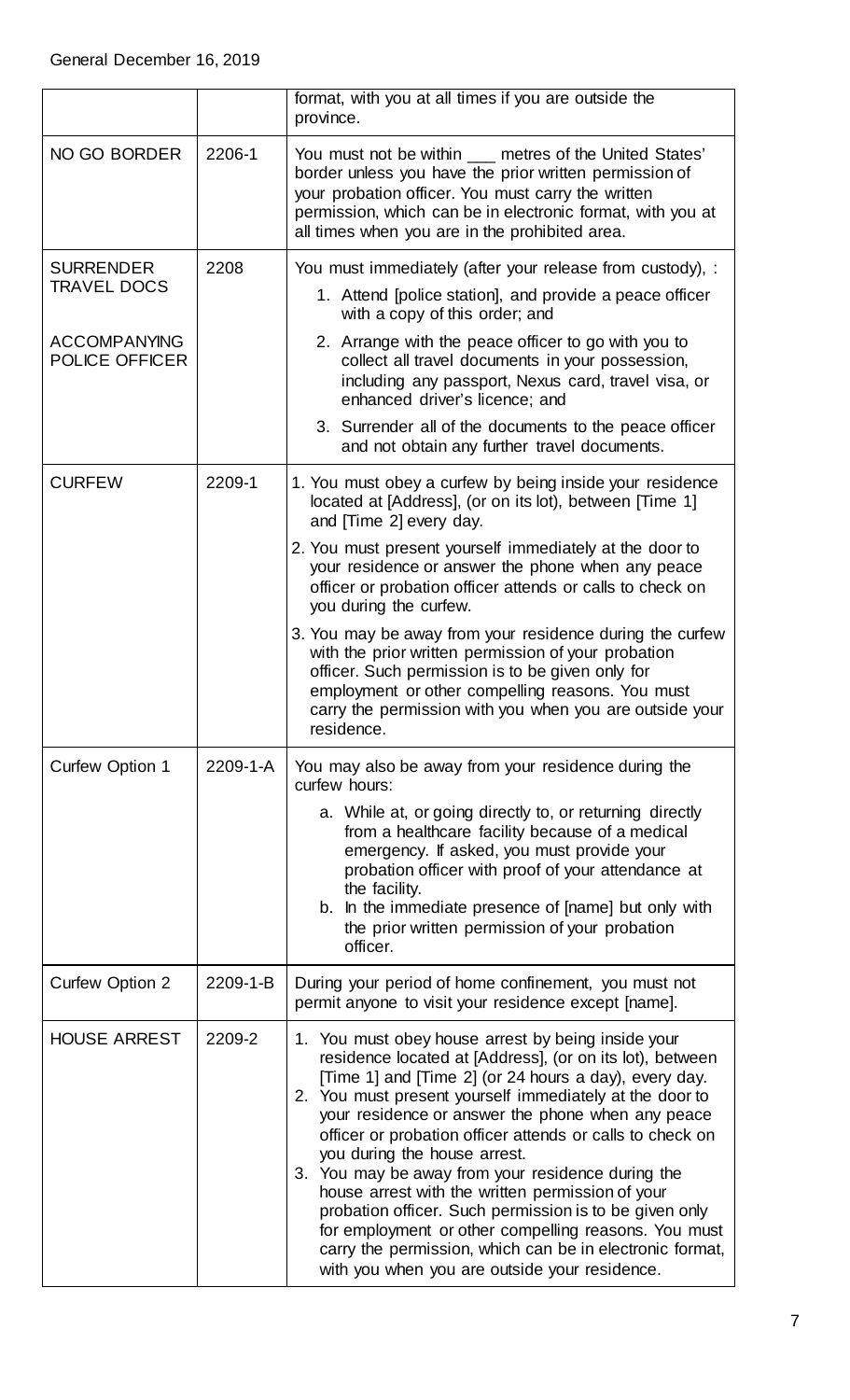| <b>House Arrest</b><br>Option 1                                                                    | 2209-2-A | You may also be away from your residence during the<br>house arrest hours:                                                                                                                                                                                                                                                                         |
|----------------------------------------------------------------------------------------------------|----------|----------------------------------------------------------------------------------------------------------------------------------------------------------------------------------------------------------------------------------------------------------------------------------------------------------------------------------------------------|
|                                                                                                    |          | a. while at, or going directly to, or returning directly<br>from a healthcare facility because of a medical<br>emergency. If asked, you must provide your<br>probation officer with proof of your attendance at<br>the facility.<br>b. in the immediate presence of [name] but only with<br>the prior written permission of the probation officer. |
| <b>House Arrest</b><br>Option 2                                                                    | 2209-2-B | During your period of home confinement, you must not<br>permit anyone to visit your residence except [name].                                                                                                                                                                                                                                       |
| <b>CHANGES IN</b><br>EMPLOYMENT /<br><b>RELATIONSHIP</b><br><b>STATUS</b>                          | 2212     | You must provide your probation officer with the details of<br>your (employment or intimate relationship) status. You<br>must inform your officer within two business days of any<br>change in your (employment or intimate relationship)<br>status.                                                                                               |
| <b>ELECTRONIC</b><br><b>SUPERVISION</b><br>Note: A technical<br>suitability report is<br>required. | 2213     | 1. You must comply with the electronic supervision<br>agreement, including the wearing of and care for the<br>electronic supervision equipment.<br>2. You must immediately go to the probation officer's at<br>to be fitted with the electronic supervision<br>equipment.                                                                          |
| <b>CARRY COPY</b>                                                                                  | 2214     | If you are given permission by your probation officer, you<br>must carry it with you in paper or electronic format when<br>you are doing or possessing something that requires<br>permission. You must show the permission, along with a<br>copy of this order, to a peace officer who:                                                            |
|                                                                                                    | 2214-A   | a. requests to see it; or                                                                                                                                                                                                                                                                                                                          |
|                                                                                                    | 2214-B   | b. stops you, for any reason.                                                                                                                                                                                                                                                                                                                      |

### <span id="page-7-0"></span>**No Go Address and Red Zone**

| NO GO<br><b>ADDRESS</b><br>Not a Protection<br><b>Registry Condition</b> | 2301<br>2301-A | You must not go to (or be within ___ metres of) [address].<br>The exceptions are as follows:<br>a. While in a moving vehicle on your way to some other<br>place (for the sole purpose of travelling to and from _.)                                                                                     |
|--------------------------------------------------------------------------|----------------|---------------------------------------------------------------------------------------------------------------------------------------------------------------------------------------------------------------------------------------------------------------------------------------------------------|
| <b>RED ZONE</b>                                                          | 2302-1         | 1. You must not be in the area of _____, BC bounded by<br>on the East, <u>eigen</u> on the West, <u>eigenvectors</u> on the<br>North and _______ on the South. Or                                                                                                                                       |
| <b>BANISHMENT</b>                                                        | 2302-2         | You must not be within a ____ kilometre radius of [city].<br>The exceptions are as follows:                                                                                                                                                                                                             |
| Red Zone /<br><b>Banishment</b><br>Exceptions                            | 2302-A         | a. With the prior written permission of your probation<br>officer. Such permission is to be given only for<br>compelling reasons. You must carry the permission,<br>which can be in electronic format, with you at all times<br>when you are in the prohibited area.                                    |
|                                                                          | 2302-B         | b. To attend (scheduled court appearances, or<br>appointments with the police, your probation officer,<br>lawyer or doctor, pharmacy, social services, other:<br>_______) You must provide your officer with written<br>notice ( ___ days) in advance of your attendance within<br>the prohibited area. |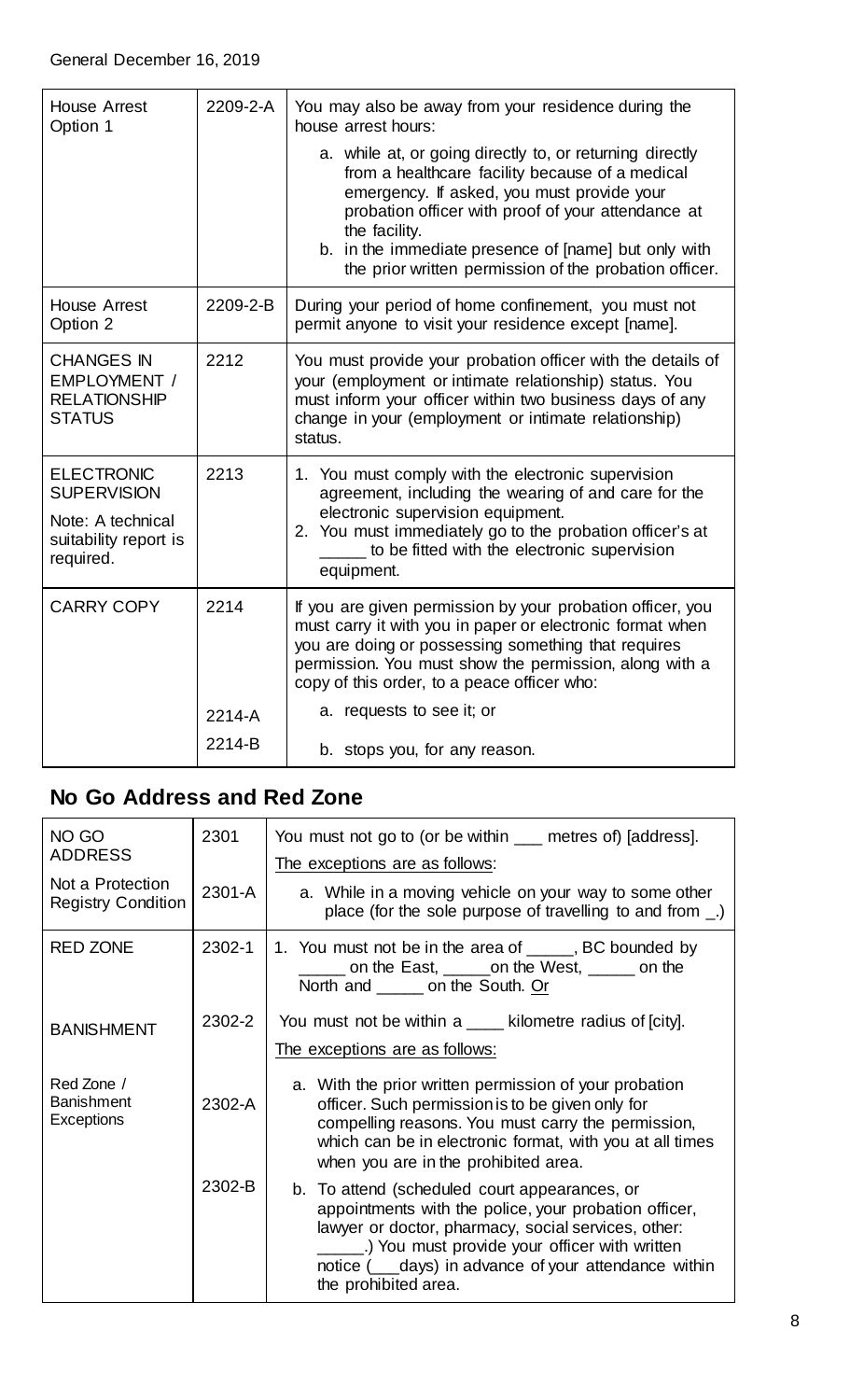|        | 2302-C<br>2302-D                                                                                                | c. In a moving vehicle on your way to some other place<br>(for the sole purpose of travelling to and from |
|--------|-----------------------------------------------------------------------------------------------------------------|-----------------------------------------------------------------------------------------------------------|
|        |                                                                                                                 | d. Once in the presence of a peace officer (or [name]) to<br>get your belongings.                         |
| 2302-E | e. Once on [Date and Times] to get your belongings and<br>only if [name] is not present during your attendance. |                                                                                                           |
|        | 2302-F                                                                                                          | In the immediate presence of [name].                                                                      |
|        | 2302-G                                                                                                          | g. Only between [Times and Date].                                                                         |

### <span id="page-8-0"></span>**No Go and No Contact with Minors**

| <b>NO GO PARKS</b><br>OR SCHOOLS          | 2303   | You must not go to any public park, public swimming area,<br>community centre or theatre where persons under the age<br>of ___ years are present or can reasonably be expected to<br>be present, or a daycare centre, school or playground.                                                                     |
|-------------------------------------------|--------|-----------------------------------------------------------------------------------------------------------------------------------------------------------------------------------------------------------------------------------------------------------------------------------------------------------------|
|                                           |        | The exceptions are as follows:                                                                                                                                                                                                                                                                                  |
|                                           | 2303-A | a. With the prior written permission of your probation<br>officer. Such permission is to be given only for<br>compelling reasons. You must carry the permission,<br>which can be in electronic format, with you at all times<br>when you are in the prohibited area.                                            |
|                                           | 2303-B | b. In the immediate presence of [name] (and only after<br>they have been told about this order by your probation<br>officer, and your history as described in your criminal<br>record, Pre-Sentence Report, if any, and these<br>Reasons for Judgment).                                                         |
|                                           | 2303-C | c. In the immediate presence of [name].                                                                                                                                                                                                                                                                         |
| NO CONTACT<br><b>WITH MINORS</b>          | 2304   | You must not have any contact, communication directly or<br>indirectly, or be in the presence of any person under the<br>age of $\_\_\$ .                                                                                                                                                                       |
|                                           |        | The exceptions are as follows:                                                                                                                                                                                                                                                                                  |
|                                           | 2304-A | a. With the prior written permission of your probation<br>officer. Such permission is to be given only for<br>compelling reasons. You must carry the permission,<br>which can be in electronic format, with you at all times                                                                                    |
|                                           | 2304-B | b. In the immediate presence of [name] (and only after<br>they have been told by your probation officer about<br>this order, (and your history as described in your<br>criminal record, Pre-Sentence Report, if any, and<br>these Reasons for Judgment).                                                        |
|                                           | 2304-C | In the immediate presence of [name].<br>C.                                                                                                                                                                                                                                                                      |
|                                           | 2304-D | d. They are your children.                                                                                                                                                                                                                                                                                      |
|                                           | 2304-E | In the immediate presence of the child's guardian.<br>е.                                                                                                                                                                                                                                                        |
| <b>ACTIVITIES WITH</b><br><b>CHILDREN</b> | 2305   | You must not engage in volunteer work or employment that<br>would bring you in contact with persons under the age of<br>years without the prior written permission of your<br>probation officer. You must carry this permission, which<br>can be in electronic format, when you are engaged in the<br>activity. |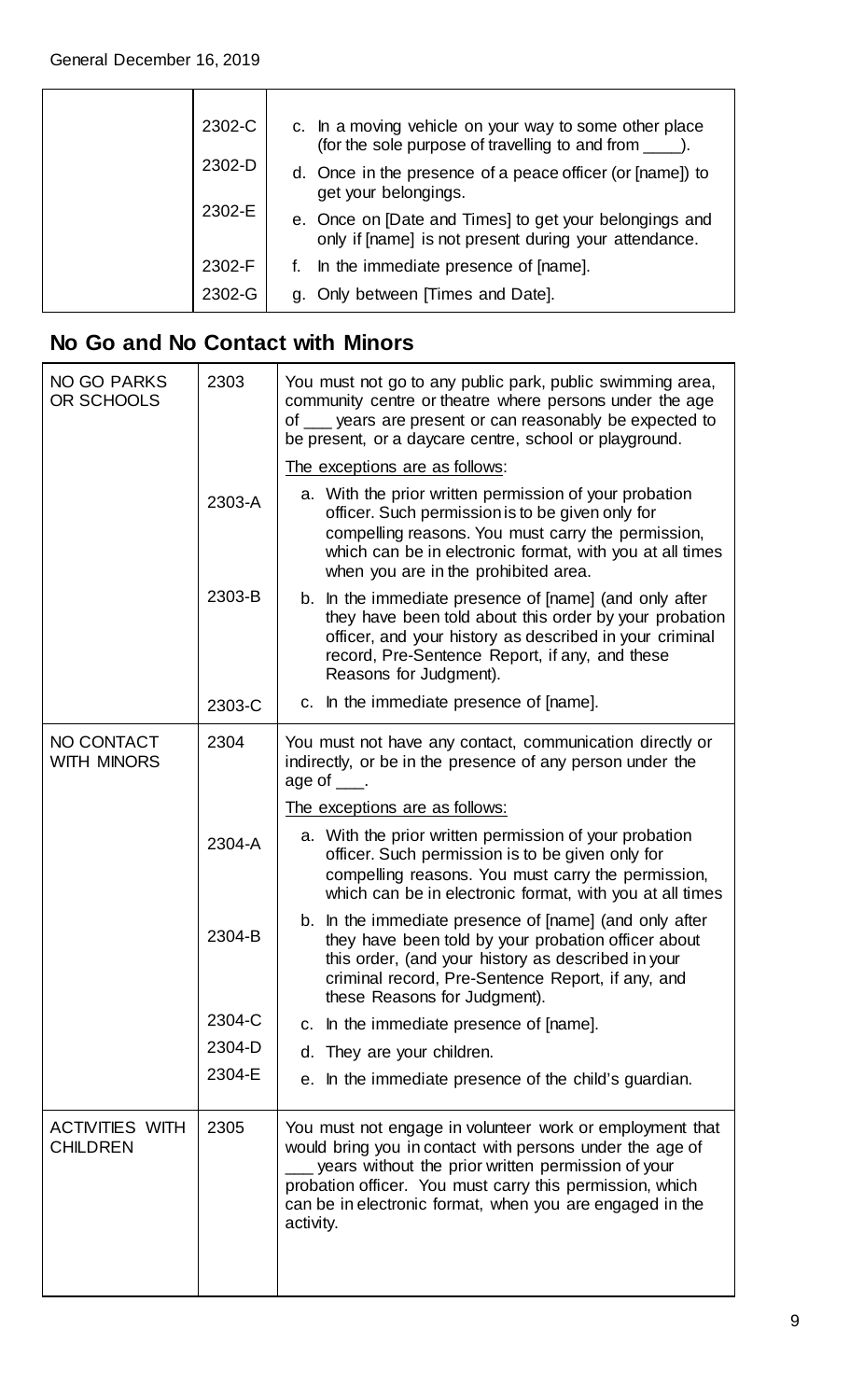### <span id="page-9-0"></span>**Stalking, Sex Crimes and Voyeurism**

| <b>PROVIDE CELL</b>                                                       | 2309   | You must provide your probation officer with:                                                                                                                                                                                                                                                                                                                                                                                                                                 |
|---------------------------------------------------------------------------|--------|-------------------------------------------------------------------------------------------------------------------------------------------------------------------------------------------------------------------------------------------------------------------------------------------------------------------------------------------------------------------------------------------------------------------------------------------------------------------------------|
| <b>NUMBER AND</b><br><b>VEHICLE</b><br><b>INFORMATION</b>                 |        | 1. The carrier information and phone number of any<br>mobile device you possess;<br>2. The make, model, colour and licence plate numbers<br>of any vehicle that you drive. You must not drive any<br>vehicle other than those for which you have<br>provided this information to your officer.<br>3. Upon the request of a peace officer, you must give<br>them access to any cell phone you have in your<br>possession so they can verify compliance with this<br>condition. |
| <b>NO SOCIAL</b><br><b>MEDIA POSTS</b>                                    | 2003   | You must not distribute, publish, post, or publicly make<br>available in any way, information, including comments and<br>images, which refer to or depict [name].                                                                                                                                                                                                                                                                                                             |
| <b>REMOVE</b><br><b>POSTINGS</b>                                          | 2003-1 | Within 24 hours of your release from custody you must<br>take all reasonable steps to remove from any network,<br>including the internet, any website, social media page, or<br>other posts which you have created, maintained, or<br>contributed to, that contains any words or images which<br>refer to or depict [name].                                                                                                                                                   |
| <b>CHANGES IN</b><br>EMPLOYMENT /<br><b>RELATIONSHIP</b><br><b>STATUS</b> | 2212   | You must provide your probation officer with the details of<br>your (employment or intimate relationship) status. You<br>must inform your officer within two business days of any<br>change in your (employment or intimate relationship)<br>status.                                                                                                                                                                                                                          |
| <b>VOYEURISM</b>                                                          | 2310   | You must not possess any device capable of recording<br>images.                                                                                                                                                                                                                                                                                                                                                                                                               |

#### <span id="page-9-1"></span>**Contact with Future Partners**

| <b>ELTON HUBBS</b>           | 2307 | You must not enter into or continue any dating, or marriage,                                                                                                                                                                                                                                                                                                                                |
|------------------------------|------|---------------------------------------------------------------------------------------------------------------------------------------------------------------------------------------------------------------------------------------------------------------------------------------------------------------------------------------------------------------------------------------------|
| Relationships with<br>adults |      | or common-law relationship with any person until you have<br>identified to your probation officer the person with whom you<br>are in, or propose to enter, a relationship, and your probation<br>officer has informed that person of your convictions, and this<br>order (and your history as described in your criminal record,<br>Pre-Sentence Report, if any, and Reasons for Judgment). |

### <span id="page-9-2"></span>**No Contact with People Identified by Probation Officer**

| NO CONTACT<br>WITH PERSONS | 2308 | You must not associate or have a relationship with anyone<br>named by your probation officer if your officer has         |
|----------------------------|------|--------------------------------------------------------------------------------------------------------------------------|
| <b>IDENTIFIED</b>          |      | reasonably determined the relationship or association to be a<br>risk to yourself or others or to be detrimental to your |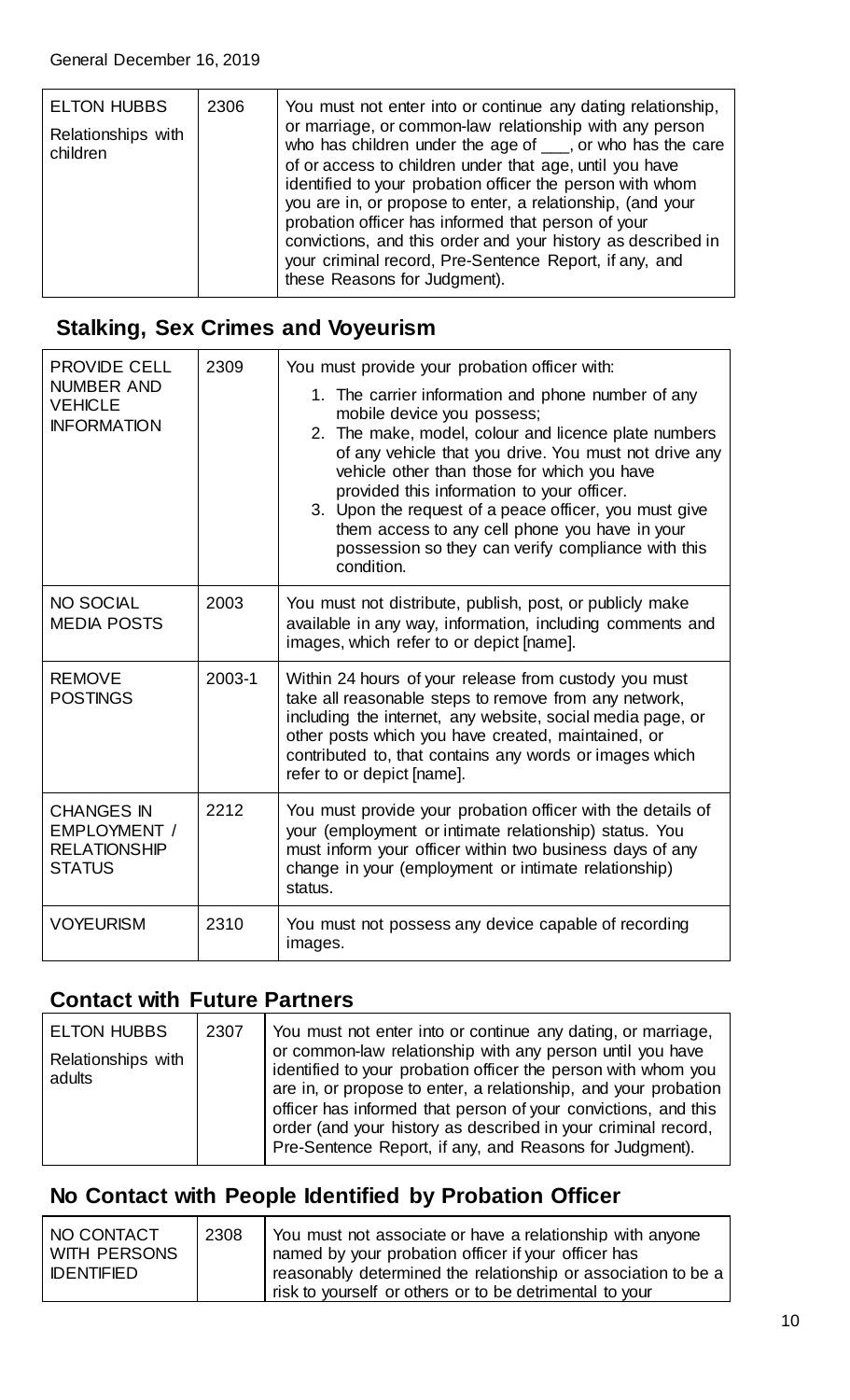| programming, counselling, reintegration into the community, |
|-------------------------------------------------------------|
| or presents a risk to the public.                           |

| NO ALCOHOL OR<br><b>DRUGS</b>                                | 2401       | You must not possess or consume alcohol, drugs or any<br>other intoxicating substance, except with a medical<br>prescription.                                                                                                               |
|--------------------------------------------------------------|------------|---------------------------------------------------------------------------------------------------------------------------------------------------------------------------------------------------------------------------------------------|
| NO ALCOHOL                                                   | $2401 - 1$ | You must not possess or consume alcohol.                                                                                                                                                                                                    |
| <b>NO DRUGS</b>                                              | 2401-2     | You must not possess or consume drugs except with a<br>medical prescription.                                                                                                                                                                |
| NO ALCOHOL<br><b>Except While</b><br><b>Inside Residence</b> | 2402       | You must not possess or consume alcohol, except while<br>inside your residence, or while transporting it sealed directly<br>to your residence. You must not be intoxicated in any public<br>place (any place except inside your residence). |
| NO GO LIQUOR<br><b>OUTLETS</b>                               | 2403       | You must not enter any liquor store, beer and wine store,<br>bar, pub, lounge, nightclub, beer garden or any other<br>business from which minors are prohibited at any time by<br>the terms of a liquor licence.                            |
| <b>DRUG PARA</b>                                             | 2406       | You must not possess drug paraphernalia that is suitable<br>for the sale or consumption of drugs that have not been<br>prescribed for you.                                                                                                  |
|                                                              |            | <u>The exceptions are as follows:</u>                                                                                                                                                                                                       |
|                                                              | 2406-A     | a. When you are at government-authorized overdose<br>prevention or safe consumption sites.                                                                                                                                                  |

### <span id="page-10-0"></span>**Drugs and Alcohol**

# <span id="page-10-1"></span>**Counselling, Treatment, Rogers Order, Release of Info**

| <b>COUNSELLING</b>                                                                                                 | 2501                                                                                             | You must attend, participate in and complete any intake,<br>assessment, counselling, or education program as directed<br>by your probation officer.                                                                                                                                                                                                                |
|--------------------------------------------------------------------------------------------------------------------|--------------------------------------------------------------------------------------------------|--------------------------------------------------------------------------------------------------------------------------------------------------------------------------------------------------------------------------------------------------------------------------------------------------------------------------------------------------------------------|
|                                                                                                                    | $2501 - A$<br>2501-B<br>2501-C<br>2501-D<br>2501-E<br>2501-F<br>2501-G<br>$2501 - H$<br>$2501 -$ | This may include counselling or programming for:<br>a. anger management;<br>b. violence prevention;<br>alcohol or drug addiction;<br>C.<br>spousal abuse prevention;<br>d.<br>e. mental health;<br>sexual offence prevention;<br>f.<br>gambling addiction;<br>g.<br>h. parenting skills<br>Other.<br>L.                                                            |
| <b>TREATMENT</b><br>When ordering<br>treatment,<br>judges should<br>identify the type<br>of treatment<br>required. | 2502<br>2502-A<br>2502-B<br>2502-C                                                               | Having consented in court, you must attend, participate in<br>and complete any intake, assessment, program, treatment or<br>a full-time live-in treatment program as directed by your<br>probation officer. This may include programming or treatment<br>for:<br>a. alcohol or drug addiction;<br>b. psychiatric and psychological health;<br>c. sexual offending. |
| <b>FORENSIC</b><br><b>SERVICES</b>                                                                                 | 2503                                                                                             | Having consented in court, you must attend for a psychiatric<br>intake, assessment, or treatment program through Forensic<br>Psychiatric Services as directed by your probation officer.                                                                                                                                                                           |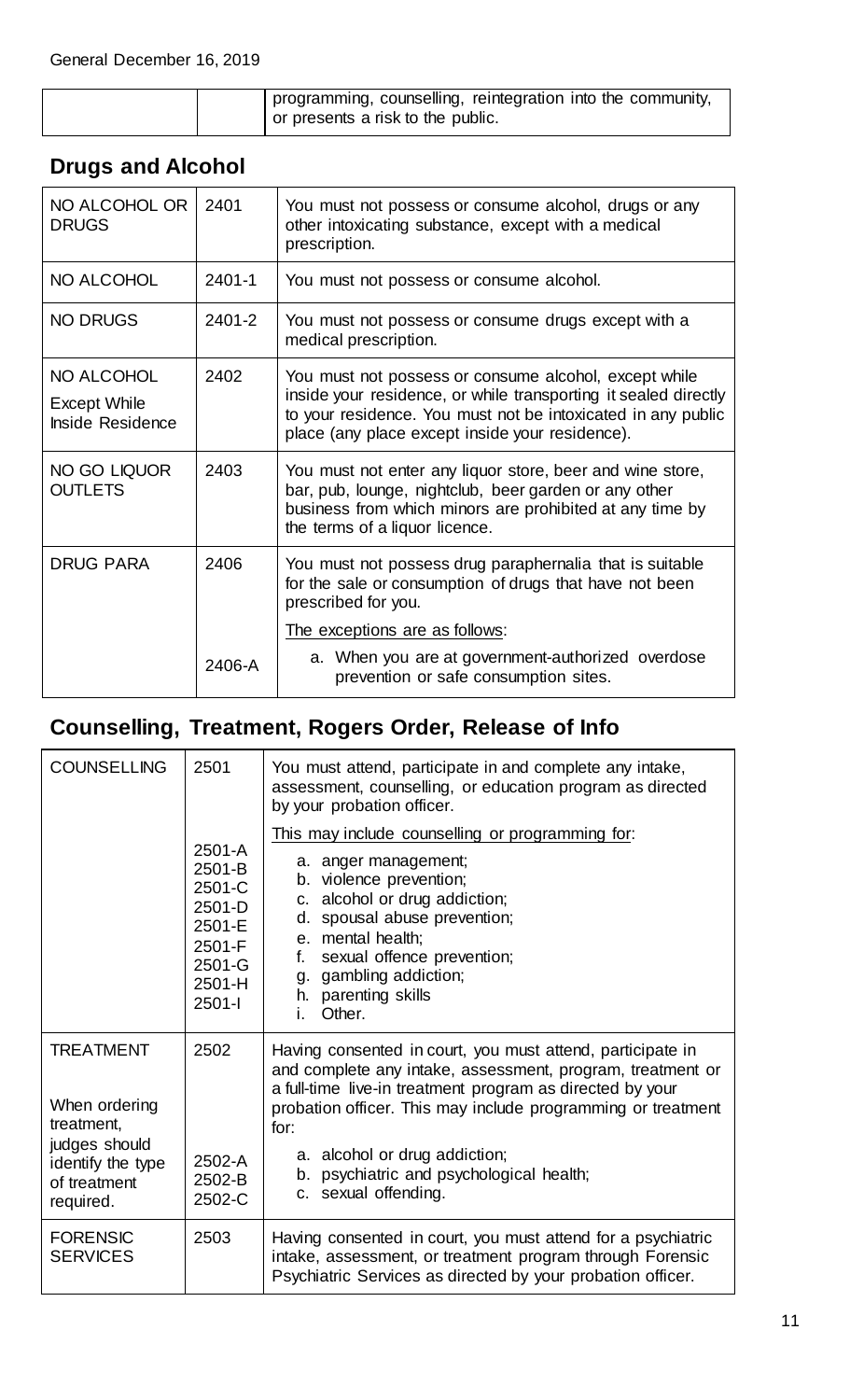| <b>PRIVATE</b><br><b>PROGRAMS</b><br><b>AND</b><br><b>TREATMENT</b><br><b>FACILITIES</b> | 2504   | Having consented in court, you must attend, participate in,<br>and complete _____ program. You must follow the rules of<br>the program as long as the rules do not conflict with this order<br>or the directions of your probation officer. If they do conflict,<br>you must tell your probation officer immediately. Upon<br>completion of the program, you must provide proof to your<br>probation officer. |
|------------------------------------------------------------------------------------------|--------|---------------------------------------------------------------------------------------------------------------------------------------------------------------------------------------------------------------------------------------------------------------------------------------------------------------------------------------------------------------------------------------------------------------|
| <b>REPORT AFTER</b><br><b>EXPULSION</b>                                                  | 2506   | If you are expelled or remove yourself from the (treatment<br>centre/program/recovery home), you must tell your probation<br>officer immediately. If the probation officer's office is closed,<br>you must contact your officer immediately when the office<br>opens on the next business day.                                                                                                                |
| <b>ROGERS</b>                                                                            | 2507   | Having consented in court, you must do the following:                                                                                                                                                                                                                                                                                                                                                         |
| <b>ORDER</b>                                                                             |        | 1. Report to Forensic Psychiatric Services or elsewhere for<br>any intake, assessment, counselling or treatment as<br>directed by your probation officer.                                                                                                                                                                                                                                                     |
|                                                                                          |        | 2. Attend all scheduled appointments with the professionals<br>in charge of your mental health care.                                                                                                                                                                                                                                                                                                          |
|                                                                                          |        | 3. Take all medications and medical treatment prescribed<br>to you by those professionals.                                                                                                                                                                                                                                                                                                                    |
|                                                                                          |        | 4. Provide your probation officer with the names,<br>addresses, and phone numbers of those professionals.                                                                                                                                                                                                                                                                                                     |
|                                                                                          |        | 5. Give those professionals a copy of this order.                                                                                                                                                                                                                                                                                                                                                             |
|                                                                                          |        | 6. If you decide not to follow these directions, you must<br>immediately report that fact to your probation officer.                                                                                                                                                                                                                                                                                          |
|                                                                                          |        | You have consented in court to those professionals notifying<br>your probation officer if you fail to attend for an appointment<br>or refuse to take the prescribed treatment or medication.                                                                                                                                                                                                                  |
| <b>ROGERS</b>                                                                            | 2507-1 | Having consented in court, you must do the following:                                                                                                                                                                                                                                                                                                                                                         |
| <b>ORDER</b><br>METHADONE,<br>SUBOXONE,<br>NALTREXONE,<br>ETC.                           |        | 1. Attend all scheduled appointments with your doctor and<br>pharmacist to treat your addiction.                                                                                                                                                                                                                                                                                                              |
|                                                                                          |        | 2. Take all medications and medical treatment prescribed<br>to you to treat your addiction.                                                                                                                                                                                                                                                                                                                   |
|                                                                                          |        | 3. Provide your probation officer with the names,<br>addresses, and phone numbers of the professionals in<br>charge of prescribing and administering your<br>medication.                                                                                                                                                                                                                                      |
|                                                                                          |        | 4. Give those professionals a copy of this order.                                                                                                                                                                                                                                                                                                                                                             |
|                                                                                          |        | 5. If you decide not to follow these directions, you must<br>immediately report that fact to your probation officer.                                                                                                                                                                                                                                                                                          |
|                                                                                          |        | You have consented in court to those professionals notifying<br>your probation officer if you fail to attend for an appointment<br>or refuse to take the prescribed treatment or medication.                                                                                                                                                                                                                  |
| <b>SIGN RELEASE</b><br><b>DOCUMENT</b>                                                   | 2508-A | a. Having consented in court, you must sign any<br>document that is necessary for your probation officer,<br>counsellors, or treatment providers to check your<br>attendance, and completion, of any intake,<br>assessment, counselling, or treatment program.                                                                                                                                                |
|                                                                                          | 2508-B | b. Having consented in court, if asked by your probation<br>officer, you must provide proof of your attendance and<br>completion of any assessment, counselling or<br>treatment program.                                                                                                                                                                                                                      |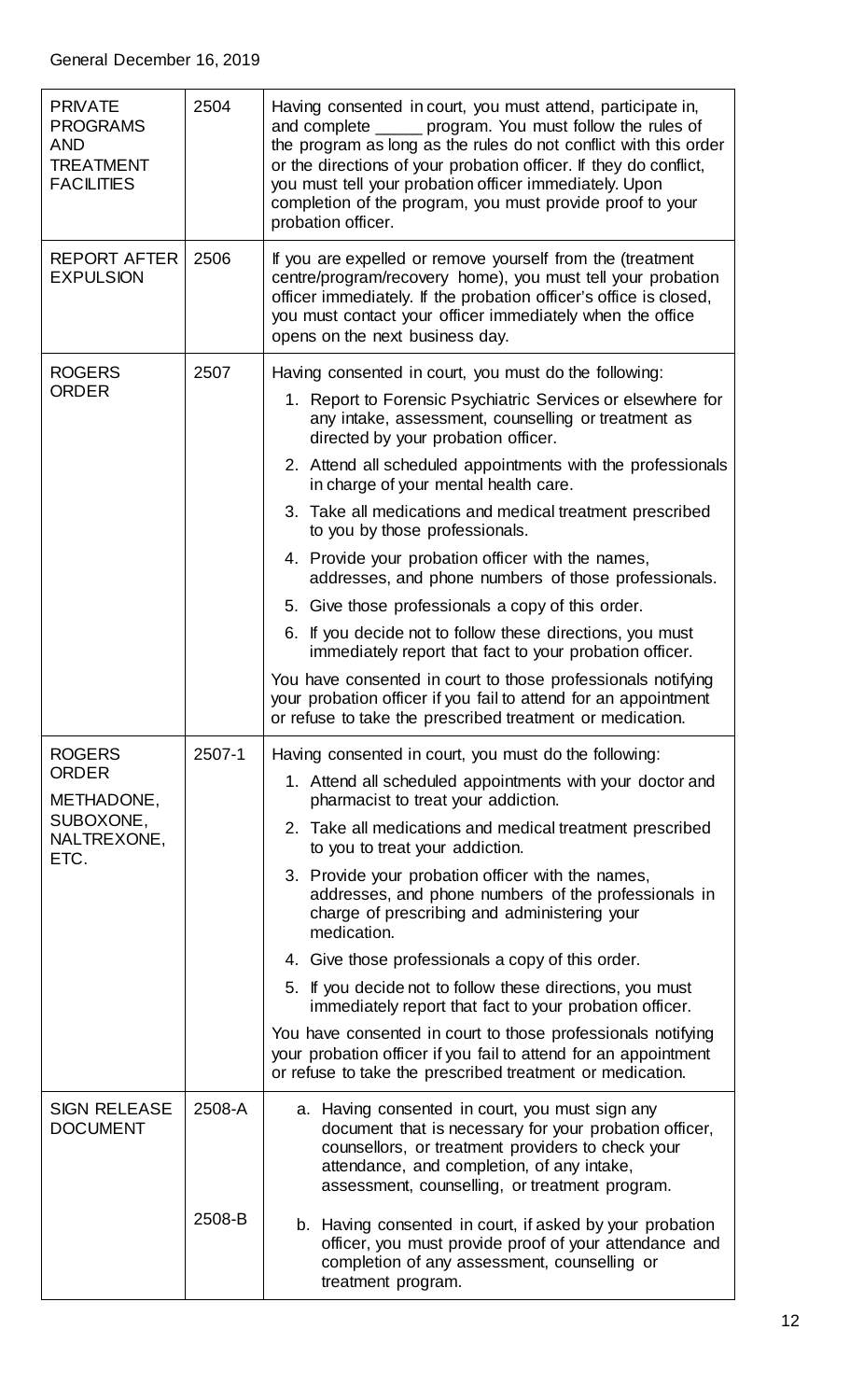#### <span id="page-12-0"></span>**Community Work**

| <b>COMMUNITY</b><br><b>WORK</b><br>Max 240 hrs and<br>must complete<br>within 18 mos. | 2509 | You must complete ___ hours of community work under the<br>direction of your probation officer. Your community work<br>service must be completed by [date].                                          |
|---------------------------------------------------------------------------------------|------|------------------------------------------------------------------------------------------------------------------------------------------------------------------------------------------------------|
| <b>COMMUNITY</b><br><b>WORK</b><br>Hours per Month                                    | 2510 | You must complete ____ hours of community work under the<br>direction of your probation officer. Your community work<br>service must be completed at a rate of no fewer than ___<br>hours per month. |
| <b>COMMUNITY</b><br><b>WORK</b><br>For the Benefit                                    | 2511 | Your community work service may be completed for the<br>benefit of ___, with the prior written permission of your<br>probation officer.                                                              |
| <b>COMMUNITY</b><br><b>WORK</b><br><b>Counselling Credit</b>                          | 2512 | Any hours spent receiving counselling under this order will<br>result in a one for one reduction in your community work<br>service hours.                                                            |

### <span id="page-12-1"></span>**Restitution**

| <b>RESTITUTION</b><br>Monthly Amounts | 2513 | You must pay restitution in the amount of \$___ to the Clerk<br>of the Court for the benefit of [name], payable in monthly<br>installments of \$___, on the ___ day of each month starting<br>on ___, and continuing until the restitution is paid in full. |
|---------------------------------------|------|-------------------------------------------------------------------------------------------------------------------------------------------------------------------------------------------------------------------------------------------------------------|
| <b>RESTITUTION</b><br>Due Date        | 2514 | You must pay restitution in the amount of $\ell_{\text{max}}$ to the Clerk<br>of the Court for the benefit of [name]. Your restitution must<br>be paid by $\frac{1}{1}$ .                                                                                   |

# <span id="page-12-2"></span>**Apology and Restorative Justice**

| <b>APOLOGY</b>                       | 2515 | You must (may) apologize to [name] in the manner directed<br>by your probation officer and to the satisfaction of your<br>officer by [date].                                                                                                                                                                                                                                                       |
|--------------------------------------|------|----------------------------------------------------------------------------------------------------------------------------------------------------------------------------------------------------------------------------------------------------------------------------------------------------------------------------------------------------------------------------------------------------|
| <b>RESTORATIVE</b><br><b>JUSTICE</b> | 2516 | You must participate in a restorative justice program to<br>address the impact of your crime on the victim, at the<br>direction of your probation officer. If you are subject to a no-<br>contact condition with another person(s) participating in the<br>program, you must only have contact and communication<br>with that person(s) at the time and in the manner directed by<br>your officer. |

### <span id="page-12-3"></span>**Computers and Internet**

| <b>RESTRICTED</b><br><b>NETWORK AND</b><br><b>INTERNET 1</b> | $2601 - 1$ | You must not possess or use any device capable of<br>accessing any computer network including the internet,<br>unless:                                              |
|--------------------------------------------------------------|------------|---------------------------------------------------------------------------------------------------------------------------------------------------------------------|
|                                                              |            | you do not delete the history of the internet use from<br>the device;                                                                                               |
|                                                              |            | 2. the device you use retains and displays the history of<br>internet use;                                                                                          |
|                                                              |            | you do not install or have any applications or platforms<br>on the device that automatically deletes messages,<br>videos, or photos viewed from the device; permits |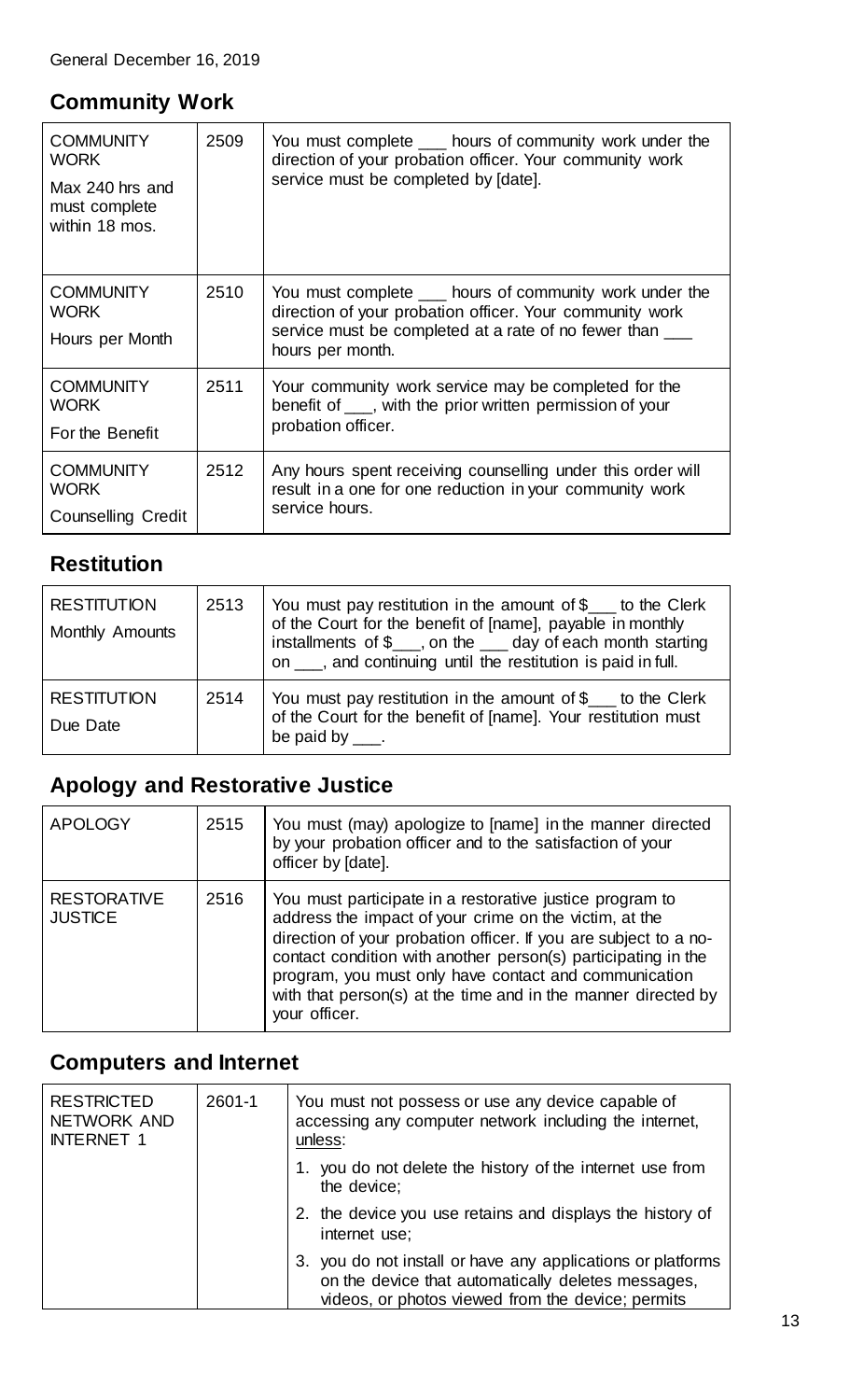|                                  |          | incognito internet browsing; or allows data to be<br>deleted from the device remotely;                                                                                                                                                                                                                                                                                                                                                                                                                                                                                                                                                                                   |
|----------------------------------|----------|--------------------------------------------------------------------------------------------------------------------------------------------------------------------------------------------------------------------------------------------------------------------------------------------------------------------------------------------------------------------------------------------------------------------------------------------------------------------------------------------------------------------------------------------------------------------------------------------------------------------------------------------------------------------------|
|                                  |          | 4. you do not access, directly or indirectly, or maintain<br>any personal profile on any social media sites, social<br>networks, internet discussion forums or chat rooms;                                                                                                                                                                                                                                                                                                                                                                                                                                                                                               |
|                                  |          | 5. you do not communicate or attempt to communicate<br>with any person you know to be or who reasonably<br>appears or represents themselves to be under the age<br>of ___ years through any electronic means, including,<br>but not limited to, telephones and computers, unless<br>they are members of your family.                                                                                                                                                                                                                                                                                                                                                     |
|                                  |          | 6. upon the request of a peace officer, you give them<br>access to any device in your possession that is<br>capable of accessing the internet or any computer<br>network so they can verify compliance with this<br>condition.                                                                                                                                                                                                                                                                                                                                                                                                                                           |
| <b>RESTRICTED</b><br>NETWORK AND | 2601-2   | While possessing and using any device capable of<br>accessing any computer network including the internet:                                                                                                                                                                                                                                                                                                                                                                                                                                                                                                                                                               |
| <b>INTERNET 2</b>                | 2601-2-A | a. the device must be a public device located at $\overline{\phantom{a}}$ ;                                                                                                                                                                                                                                                                                                                                                                                                                                                                                                                                                                                              |
|                                  | 2601-2-B | b. you must be in the immediate presence of $\frac{1}{\sqrt{2}}$ ;                                                                                                                                                                                                                                                                                                                                                                                                                                                                                                                                                                                                       |
|                                  | 2601-2-C | c. you must be in the immediate presence of a<br>person approved of in writing by your probation<br>officer;                                                                                                                                                                                                                                                                                                                                                                                                                                                                                                                                                             |
|                                  | 2601-2-D | d. you must have the prior written permission of your<br>probation officer;                                                                                                                                                                                                                                                                                                                                                                                                                                                                                                                                                                                              |
|                                  | 2601-2-E | e. you must use it only to access the internet for the<br>sole purpose of paying bills, banking, searching or<br>applying for employment, searching for books at<br>a public library, or communicating with a<br>government agency;                                                                                                                                                                                                                                                                                                                                                                                                                                      |
|                                  | 2601-2-F | you must only use a computer or other device that<br>f.<br>is owned and controlled by your employer other<br>than yourself. The device must be used in the<br>course of your employment, and with the<br>permission of your employer, and only after your<br>employer has confirmed with your probation<br>officer that she or he has read a copy of this<br>order;                                                                                                                                                                                                                                                                                                      |
|                                  | 2601-2-G | g. you must use it only for purposes directly and<br>immediately related to your employment.                                                                                                                                                                                                                                                                                                                                                                                                                                                                                                                                                                             |
| <b>RESTRICTED</b><br>NETWORK AND | 2601-3   | You must not access any computer network including the<br>internet to:                                                                                                                                                                                                                                                                                                                                                                                                                                                                                                                                                                                                   |
| <b>INTERNET</b><br>Alternative   |          | 1. Access any content that violates the law;<br>2. Access, directly or indirectly, or maintain any personal<br>profile on any social media sites, social networks,<br>internet discussion forums or chat rooms;<br>3. Communicate or attempt to communicate with any<br>person you know to be or who reasonably appears or<br>represents themselves to be under the age of<br>years, unless they are members of your family.<br>4. And you must, upon the request of a peace officer,<br>give them access to any device in your possession<br>that is capable of accessing the internet or any<br>computer network so they can verify compliance with<br>this condition. |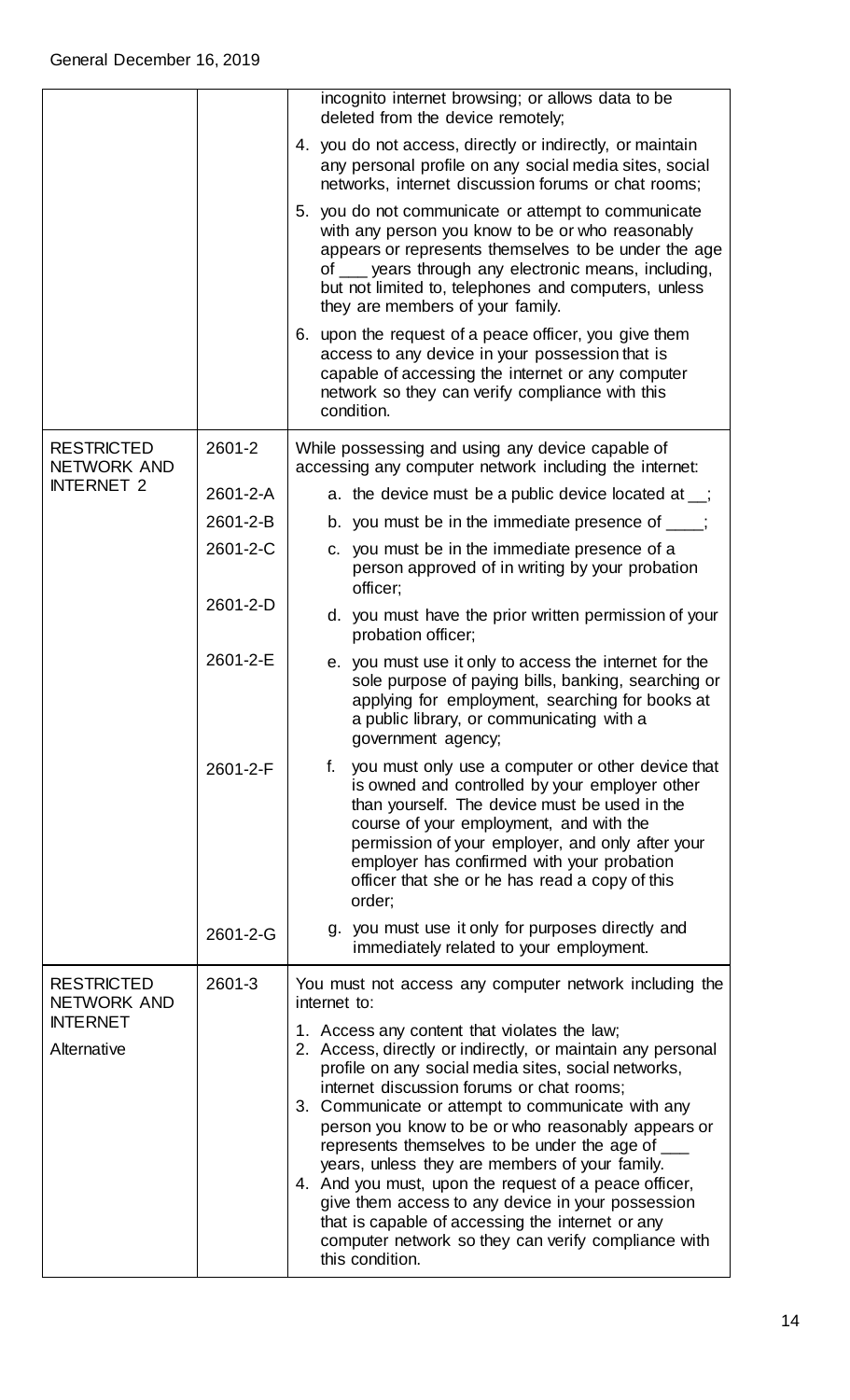| NO NETWORK<br>OR INTERNET        | 2601-4 | 1. You must not access any computer network including<br>the internet.                                                                                                                                                              |
|----------------------------------|--------|-------------------------------------------------------------------------------------------------------------------------------------------------------------------------------------------------------------------------------------|
|                                  |        | 2. Upon the request of a peace officer, you must give<br>them access to any device in your possession that is<br>capable of accessing the internet or any computer<br>network so they can verify compliance with this<br>condition. |
| <b>NO ISP</b><br><b>CONTRACT</b> | 2603   | You must not enter into any agreement with an internet<br>service provider.                                                                                                                                                         |

### <span id="page-14-0"></span>**Trafficking and Drug Production**

| <b>ONE CELL</b><br><b>PHONE</b>                        | 2606   | You must not possess or use any mobile communication<br>device.                                                                                                                                                                                                                                                                                                                                                                                                                                                                                  |
|--------------------------------------------------------|--------|--------------------------------------------------------------------------------------------------------------------------------------------------------------------------------------------------------------------------------------------------------------------------------------------------------------------------------------------------------------------------------------------------------------------------------------------------------------------------------------------------------------------------------------------------|
|                                                        |        | The exceptions are as follows:                                                                                                                                                                                                                                                                                                                                                                                                                                                                                                                   |
|                                                        | 2606-A | a. You may possess one cell phone that has only one<br>phone number and is registered in your name.                                                                                                                                                                                                                                                                                                                                                                                                                                              |
|                                                        | 2606-B | b. You can only use the cell phone for contacting your<br>probation officer, spouse or children, lawyer, for                                                                                                                                                                                                                                                                                                                                                                                                                                     |
|                                                        | 2606-C | lawful employment, or in an emergency.<br>c. You must not use a pay as you go service, or<br>possess more than one SIM card for the phone that                                                                                                                                                                                                                                                                                                                                                                                                   |
|                                                        | 2606-D | is registered in your name.<br>d. You must provide your probation officer with the cell<br>phone number and service provider and not change<br>it without the prior written permission of your officer.<br>A peace officer may obtain the number from your<br>probation officer.                                                                                                                                                                                                                                                                 |
|                                                        | 2606-E | e. You must keep a history of and not delete your call                                                                                                                                                                                                                                                                                                                                                                                                                                                                                           |
| Provide access on<br>request of peace<br>officer       | 2606-F | and text usage.<br>And Upon the request of a peace officer, you must<br>f.<br>give them access to any cell phone in your<br>possession so they can verify compliance with this<br>condition.                                                                                                                                                                                                                                                                                                                                                     |
| <b>NO CELL PHONE</b>                                   | 2607   | You must not possess or use a cell phone or any other<br>device capable of accessing any cellular or computer<br>network including the internet. Upon the request of a peace<br>officer, you must give them access to any cell phone in<br>your possession so they can verify compliance with this<br>condition.                                                                                                                                                                                                                                 |
| <b>NO RENTALS</b>                                      | 2608   | You must not enter any rental vehicle.                                                                                                                                                                                                                                                                                                                                                                                                                                                                                                           |
| <b>GROW OP</b>                                         | 2609-1 | You must not possess any marijuana (except with a<br>medical prescription), metal halide lights, light bulbs of                                                                                                                                                                                                                                                                                                                                                                                                                                  |
| Marijuana<br>Production                                |        | more than 250 watts, sodium vapour lights, ballasts,<br>capacitors, light timers or diesel generators.                                                                                                                                                                                                                                                                                                                                                                                                                                           |
| <b>DRUG LAB</b><br><b>Synthetic Drug</b><br>Production | 2609-2 | You must not possess any equipment or ingredients used<br>in the production or preparation of any illegal drugs<br>including but not limited to, heating mantles, beakers,<br>round bottom flasks, glass condensing columns, and<br>reaction flasks of a volume exceeding 500 ml. You must<br>not possess red phosphorous, iodine crystals or tincture of<br>iodine, muriatic acid, ether, acetone, sodium thiosulfate,<br>hypo phosphorous acid, lye, lithium, more than 2 litres of<br>drain cleaner, or more than 3 grams of either ephedrine |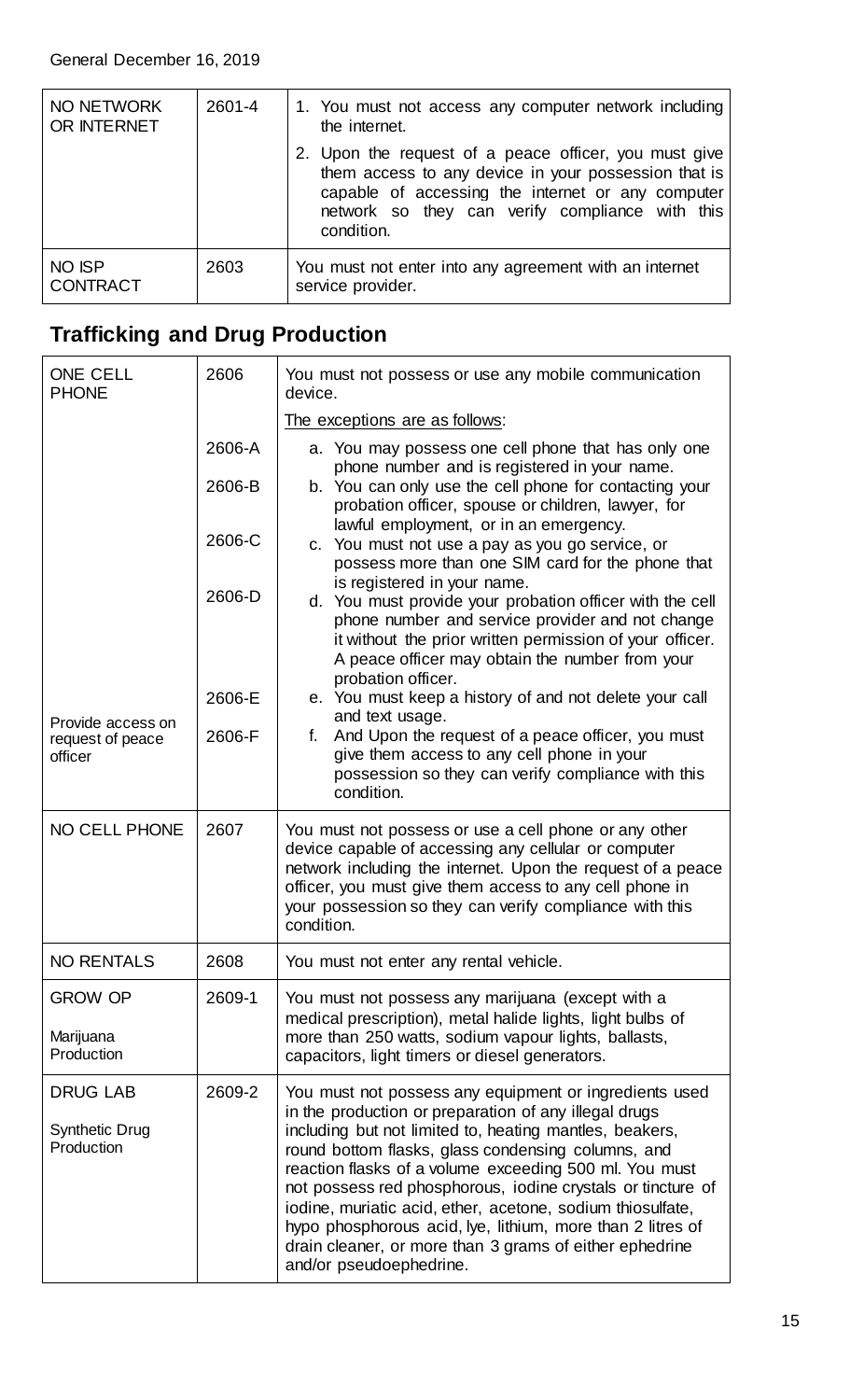| DRUG PARA | 2406   | You must not possess drug paraphernalia that is suitable<br>for the sale or consumption of drugs that have not been<br>prescribed for you. The exceptions are as follows: |
|-----------|--------|---------------------------------------------------------------------------------------------------------------------------------------------------------------------------|
|           | 2406-A | a. When you are at government-authorized overdose<br>prevention or safe consumption sites.                                                                                |

# <span id="page-15-0"></span>**Firearms and Weapons**

| <b>FIREARMS &amp;</b><br><b>WEAPONS</b>      | 2610   | You must not possess, directly or indirectly any weapon as<br>defined by the Criminal Code, including:                                                                                                                                                                                |
|----------------------------------------------|--------|---------------------------------------------------------------------------------------------------------------------------------------------------------------------------------------------------------------------------------------------------------------------------------------|
| <b>PROHIBITION</b>                           |        | a. firearms and ammunition;                                                                                                                                                                                                                                                           |
|                                              |        | b. cross-bows, prohibited or restricted weapons or devices,<br>or explosive substances;                                                                                                                                                                                               |
|                                              |        | c. anything used, designed to be used or intended for use<br>in causing death or injury to any person, or to threaten<br>or intimidate any person;                                                                                                                                    |
|                                              |        | d. any imitation of all the above, including any compressed<br>air guns or BB/pellet guns; or                                                                                                                                                                                         |
|                                              |        | e. any related authorizations, licences and registration<br>certificates, and you must not apply for any of these.                                                                                                                                                                    |
|                                              |        | <b>Exception for Employment or Sustenance</b>                                                                                                                                                                                                                                         |
| <b>And Exception</b>                         |        | The exceptions are as follows:                                                                                                                                                                                                                                                        |
|                                              |        | You may possess a firearm and ammunition for (employment<br>or sustenance) purposes on the following conditions:                                                                                                                                                                      |
|                                              | 2610-A | a) you are properly licensed;                                                                                                                                                                                                                                                         |
|                                              | 2610-B | b) you are sober;<br>c) you possess the firearm and ammunition only while at,                                                                                                                                                                                                         |
|                                              | 2610-C | or going directly to or returning directly from (a legal<br>hunt / your employment); and,                                                                                                                                                                                             |
|                                              | 2610-D | d) you are in the presence of [name].                                                                                                                                                                                                                                                 |
| <b>NO FIREARMS</b><br>IN<br><b>RESIDENCE</b> | 2611   | You must not be in any residence where any other person<br>keeps or stores any firearm, cross-bow, prohibited weapon,<br>restricted weapon, prohibited device, ammunition or explosive<br>substance.                                                                                  |
| <b>SURRENDER</b><br><b>FIREARMS</b>          | 2613   | If you possess any of the items prohibited by this order, you<br>must immediately go to [police station], provide a peace officer<br>with a copy of this order and arrange to go with the officer to<br>the location(s) where all the items are and surrender them to<br>the officer. |
| <b>KNIVES</b>                                | 2616   | You must not possess any knife outside your residence, except<br>for the immediate preparation or eating of food.                                                                                                                                                                     |
|                                              |        | The exceptions are as follows:                                                                                                                                                                                                                                                        |
|                                              | 2616-A | a. while on your property;                                                                                                                                                                                                                                                            |
|                                              | 2616-B | b. while at work, or going directly to and from work. If asked,<br>you must provide your probation officer with the details of<br>your location and hours of employment;                                                                                                              |
|                                              | 2616-C | c. with the prior written permission of your probation officer.<br>You must carry the permission, which may be in<br>electronic format, when you possess knives outside your<br>residence.                                                                                            |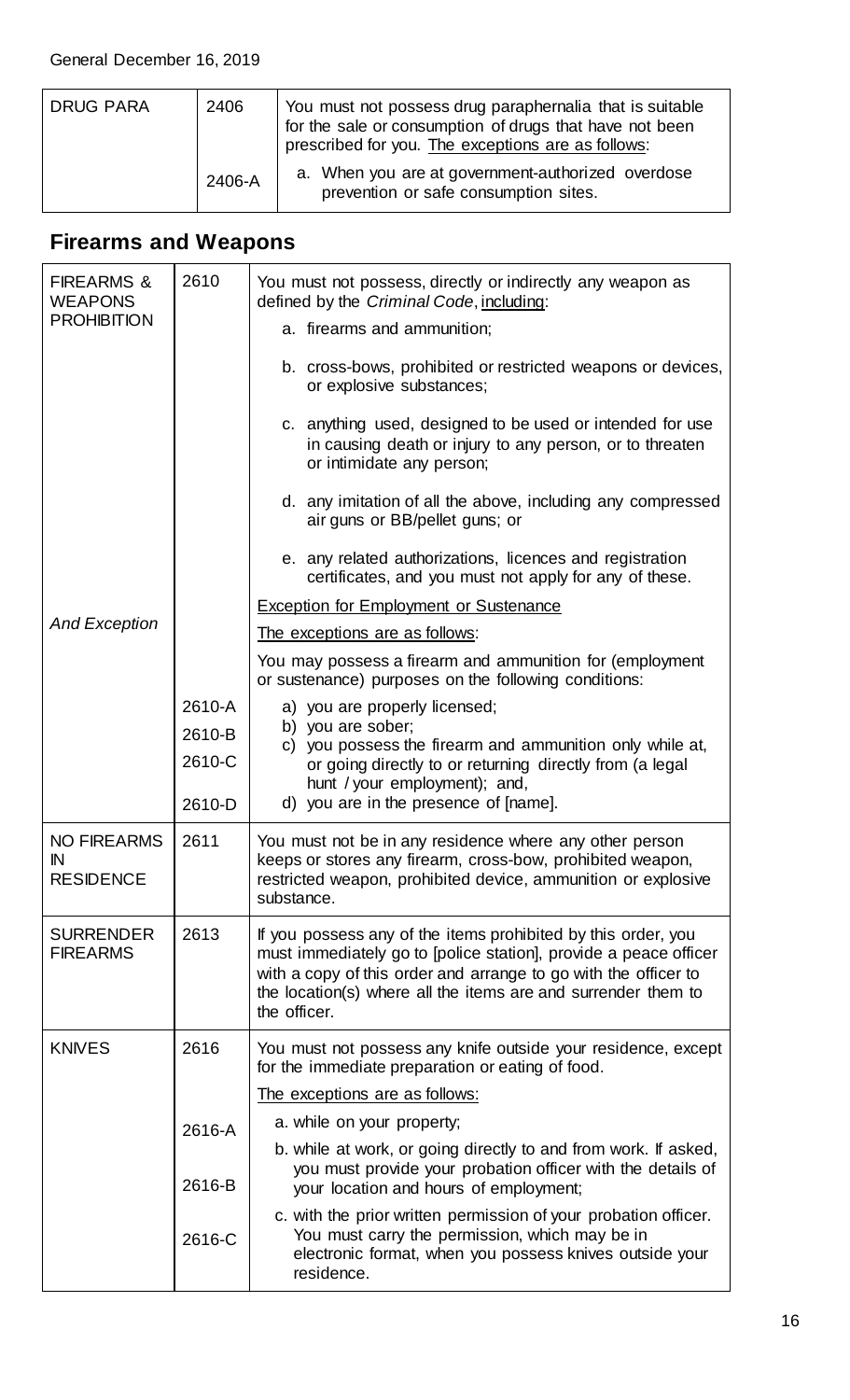### <span id="page-16-0"></span>**Tools and Disguises**

| <b>BREAK-IN TOOLS</b>                           | 2617             | You must not possess any tools or instruments capable of<br>use for criminal activity (including pry bars, screwdrivers,<br>bump keys, bolt cutters, pliers, blow torches, grinders, night<br>vision goggles, slim jims, lockpicks).                                                                                                                                                                                            |
|-------------------------------------------------|------------------|---------------------------------------------------------------------------------------------------------------------------------------------------------------------------------------------------------------------------------------------------------------------------------------------------------------------------------------------------------------------------------------------------------------------------------|
|                                                 | 2617-A<br>2617-B | The exceptions are as follows:<br>a. while on your property;<br>b. while at work, or going directly to and from work. If                                                                                                                                                                                                                                                                                                        |
|                                                 | 2617-C           | asked, you must provide your probation officer with the<br>details of your location and hours of employment;<br>c. with the prior written permission of your probation<br>officer. You must carry the permission, which may be in<br>electronic format, when you possess any of these<br>items outside your residence.                                                                                                          |
| <b>KEYS</b>                                     | 2618             | You must not possess any keys except for vehicles or for<br>places you are allowed to access.                                                                                                                                                                                                                                                                                                                                   |
| <b>DISGUISES</b>                                | 2628             | You must not use or possess anything intended to enable<br>you to mask or disguise your face, including but not limited<br>to a balaclava.                                                                                                                                                                                                                                                                                      |
| <b>ARSON</b><br>No Incendiary<br><b>Devices</b> | 2629             | You must not possess any incendiary device, flammable<br>product or explosive substance, including but not limited to,<br>lighters, matches, jerry cans, fire accelerants, or fireworks,<br>outside of your residence except with the prior written<br>permission of your probation officer. You must carry the<br>permission, which may be in electronic format when you<br>possess any of these items outside your residence. |
| <b>GRAFFITI</b><br>No Paint or Pens             | 2630             | You must not possess any paint, dye, acid, paintbrushes,<br>spray paint cans, or large marking pens outside your<br>residence, except with the prior written permission of your<br>probation officer. You must carry the permission, which may<br>be in electronic format, when you possess any of these<br>items outside your residence.                                                                                       |

### <span id="page-16-1"></span>**Commercial Crimes**

| <b>CREDIT CARDS</b><br><b>IDENTIFICATION</b>        | 2619   | You must not possess any identification documents,<br>including credit cards, debit cards, cheques, negotiable<br>instruments, driver's licences, birth certificates, social<br>insurance cards, mail, invoices, or bills other than ones in<br>your name.                                                           |
|-----------------------------------------------------|--------|----------------------------------------------------------------------------------------------------------------------------------------------------------------------------------------------------------------------------------------------------------------------------------------------------------------------|
|                                                     |        | The exceptions are as follows:                                                                                                                                                                                                                                                                                       |
|                                                     | 2619-A | a. items lawfully issued in the names of your immediate<br>family members;                                                                                                                                                                                                                                           |
|                                                     | 2619-B | b. for purposes immediately and directly related to your<br>employment.                                                                                                                                                                                                                                              |
| <b>ACCOUNT</b><br><b>INFORMATION</b><br><b>DATA</b> | 2620   | You must not possess any account information, credit or<br>debit card data or any electronic storage medium, including<br>any credit or identification card with a data strip or security<br>chip, that contains personal information other than your<br>account information or data. The exceptions are as follows: |
|                                                     | 2620-A | a. account information or data lawfully issued in the<br>names of your immediate family members;                                                                                                                                                                                                                     |
|                                                     |        |                                                                                                                                                                                                                                                                                                                      |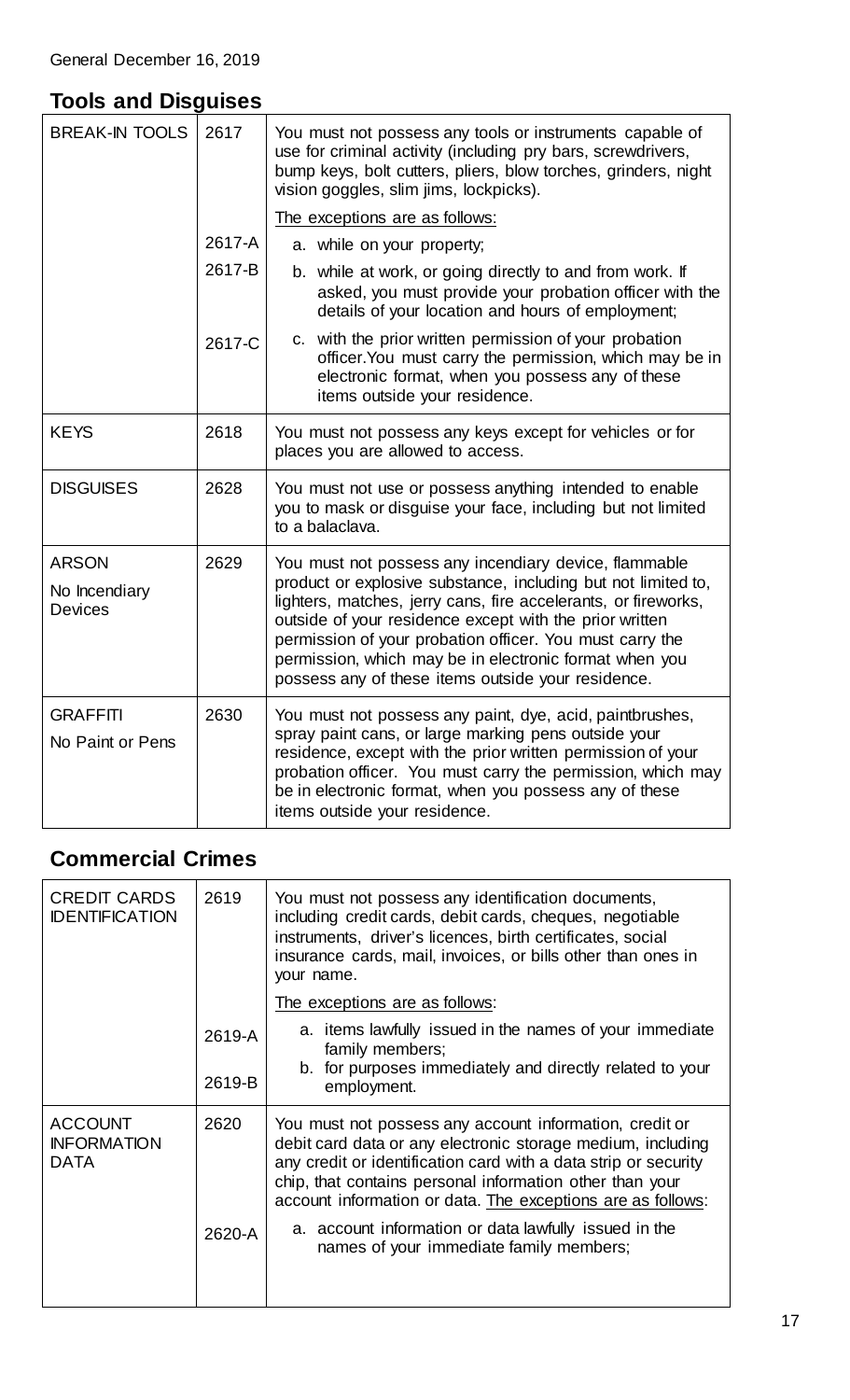|                                                     | 2620-B | b. for purposes immediately and directly related to your<br>employment.                                                                                                                                                                                                                                        |
|-----------------------------------------------------|--------|----------------------------------------------------------------------------------------------------------------------------------------------------------------------------------------------------------------------------------------------------------------------------------------------------------------|
| <b>IDENTITY THEFT</b><br><b>EQUIPMENT</b>           | 2620-1 | You must not possess any equipment or material, including<br>scanners, card laminators, magnetic strip encoders,<br>embossers, or blank plastic credit, debit or bank cards as<br>defined in section 321 of the Criminal Code.                                                                                 |
| <b>INFORM</b><br><b>EMPLOYER</b>                    | 2621   | Before seeking, obtaining, or continuing any employment, or<br>becoming a volunteer in any capacity, that involves having<br>authority over the real property, money or valuable security<br>of another person or corporation, you must provide the<br>employer or the organization with a copy of this order. |
| NO WORKING IN<br><b>PRIVATE</b><br><b>RESIDENCE</b> | 2622   | You must not engage in any employment that requires you<br>to enter another person's private residence unless you have<br>the prior written permission of your probation officer. You<br>must carry the permission, which may be in electronic<br>format, when engaged in such employment.                     |
| <b>NO PAWNING</b>                                   | 2632   | You must not sell, or give anything as security for money<br>borrowed, to a pawnbroker.                                                                                                                                                                                                                        |

#### <span id="page-17-0"></span>**Vehicles**

| NO GO                                                        | 2624-1 | You must not occupy the driver's seat of any motor vehicle.                                                                                                                                                                                                                                                                                                                                                                                     |
|--------------------------------------------------------------|--------|-------------------------------------------------------------------------------------------------------------------------------------------------------------------------------------------------------------------------------------------------------------------------------------------------------------------------------------------------------------------------------------------------------------------------------------------------|
| <b>DRIVER'S SEAT</b>                                         |        | The exceptions are as follows:                                                                                                                                                                                                                                                                                                                                                                                                                  |
| Except for work                                              | 2624-A | a. While at work or going directly to or from work. If<br>asked, you must provide your probation officer with<br>the details of your employment including the hours<br>and location.                                                                                                                                                                                                                                                            |
|                                                              | 2624-B | b. When going directly to or returning directly from a<br>healthcare facility because of a medical emergency. If<br>asked, you must provide your probation officer with<br>proof of your attendance at the facility.                                                                                                                                                                                                                            |
|                                                              | 2624-C | c. With the prior written permission of your probation<br>officer. You must carry the permission, which may be<br>in electronic format, when occupying the seat of a<br>motor vehicle.                                                                                                                                                                                                                                                          |
| Provide copy to<br>peace officer                             | 2624-2 | You must immediately provide a copy of any written<br>permission from your probation officer, which may be in<br>electronic format, to any peace officer who finds you in the<br>driver's seat of a motor vehicle.                                                                                                                                                                                                                              |
| NO GO<br><b>DRIVER'S SEAT</b>                                | 2625   | You must not occupy the driver's seat of any motor vehicle<br>with any level of alcohol (or THC) in your body.                                                                                                                                                                                                                                                                                                                                  |
| <b>NO GO VEHICLE</b><br>Without the<br>owner's<br>permission | 2626   | 1. You must not enter any motor vehicle other than public<br>transportation unless the registered owner is present in<br>the vehicle, or you have in your immediate possession<br>the prior written permission, which may be in electronic<br>format, of the registered owner or your employer to be in<br>the vehicle.<br>2. You must immediately provide a copy of the permission,<br>which may be in electronic format, to any peace officer |
|                                                              |        | who finds you in a motor vehicle.                                                                                                                                                                                                                                                                                                                                                                                                               |
| <b>NO GO PARKING</b><br>LOTS                                 | 2627   | You must not loiter in any parkade, parking lot, vehicle<br>dealership lot, or property where the primary business is<br>the repair, sale, or rental of vehicles or trailers.                                                                                                                                                                                                                                                                   |